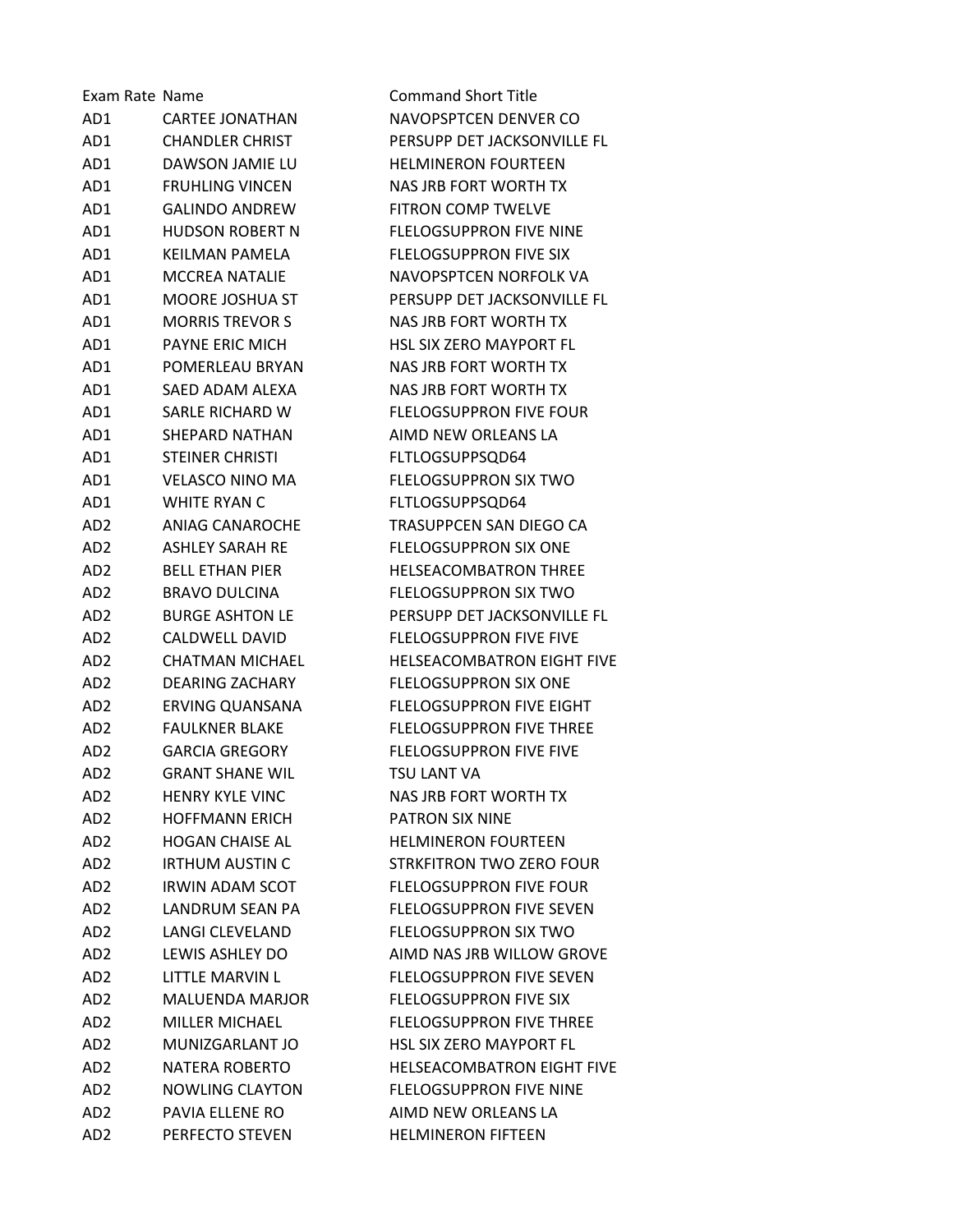| AD2             | <b>QUILLEN SAMUEL</b>  | FLELOGSUPPRON FIVE THREE          |
|-----------------|------------------------|-----------------------------------|
| AD <sub>2</sub> | <b>ROBERTSON LARRY</b> | <b>FITRON COMP TWELVE</b>         |
| AD <sub>2</sub> | <b>SHERRY TREVOR J</b> | HSC THREE DET SCORE CA            |
| AD <sub>2</sub> | SINCIOCO ROBIN         | AIMD NEW ORLEANS LA               |
| AD <sub>2</sub> | <b>SMITH EBONIE JE</b> | <b>FITRON COMP TWELVE</b>         |
| AD <sub>2</sub> | <b>STAWARZ ELLIOTT</b> | <b>FITRON COMP TWELVE</b>         |
| AD <sub>2</sub> | STEEN THOMAS MA        | PERSUPP DET JACKSONVILLE FL       |
| AD <sub>2</sub> | <b>WYKES MICHAEL J</b> | <b>HELSEACOMBATRON EIGHT FIVE</b> |
| AD3             | AKOMOLAFE SAMUE        | VAQRON TWO ZERO NINE              |
| AD3             | <b>ALLEN MARCUS DA</b> | <b>FLELOGSUPPRON FIVE FOUR</b>    |
| AD3             | ALLEN WILLIE EA        | FLTLOGSUPPSQD64                   |
| AD3             | <b>BANTA ANTONIO X</b> | NAS JRB NEW ORLEANS LA            |
| AD3             | <b>BESSERT SARA AN</b> | PATRON SIX NINE                   |
| AD3             | <b>BLACK JAMES TIM</b> | FLTLOGSUPPSQD64                   |
| AD3             | <b>BOMGAARS DREW E</b> | <b>HELSEACOMBATRON EIGHT FIVE</b> |
| AD3             | <b>BORGES GABRIEL</b>  | <b>NAS JRB FORT WORTH TX</b>      |
| AD3             | <b>BOYLES JONATHON</b> | NAS JRB FORT WORTH TX             |
| AD3             | <b>BROWN TIMOTHY J</b> | VAQRON TWO ZERO NINE              |
| AD3             | <b>BURNS JUSTIN RO</b> | STRKFITRON TWO ZERO FOUR          |
| AD3             | <b>DIAZ TREVOR PAT</b> | <b>FLELOGSUPPRON FIVE THREE</b>   |
| AD3             | <b>DILLARD OLIVER</b>  | AIMD NEW ORLEANS LA               |
| AD3             | DIOQUINO ALANDA        | PERSUPP DET JACKSONVILLE FL       |
| AD3             | DIXON PARKER DA        | PATRON SIX NINE                   |
| AD3             | <b>ECALNE MARYLIEZ</b> | <b>FLELOGSUPPRON FIVE FIVE</b>    |
| AD3             | <b>ENGLISH RORY NI</b> | NAS JRB FORT WORTH TX             |
| AD3             | <b>FARMER NICHOLAS</b> | AIMD NAS JRB WILLOW GROVE         |
| AD3             | <b>FIEDLER KATHRYN</b> | <b>HELSEACOMBATRON THREE</b>      |
| AD3             | <b>HARDIN BRANDON</b>  | <b>FITRON COMP TWELVE</b>         |
| AD3             | <b>HEISE AUDREY LY</b> | <b>HELMINERON FOURTEEN</b>        |
| AD3             | <b>HERNANDEZ MIGUE</b> | NAVOPSPTCEN ALAMEDA CA            |
| AD3             | <b>HORTON DEVIN MI</b> | <b>STRKFITRON TWO ZERO FOUR</b>   |
| AD3             | <b>JACKSON MICHAEL</b> | FLTLOGSUPPSQD64                   |
| AD3             | <b>JAKOVAC CHAD EU</b> | <b>FLELOGSUPPRON FIVE THREE</b>   |
| AD3             | LAMBERT JOSHUA         | <b>FITRON COMP TWELVE</b>         |
| AD3             | <b>LANSDOWNE MICHE</b> | <b>HELSEACOMBATRON EIGHT FIVE</b> |
| AD3             | LINDE MICHAEL T        | <b>HELMINERON FOURTEEN</b>        |
| AD3             | <b>MCREYNOLDS JOSI</b> | <b>FITRON COMP TWELVE</b>         |
| AD3             | <b>MERCADO CARLOS</b>  | <b>HELMINERON FOURTEEN</b>        |
| AD3             | <b>MONTOOTH BILLY</b>  | <b>FLELOGSUPPRON FIVE FOUR</b>    |
| AD3             | <b>MOSER PHILIP RY</b> | <b>FITRON COMP TWELVE</b>         |
| AD3             | MOSHER COREY JA        | FLTLOGSUPPSQD64                   |
| AD3             | NIMEZ JOEL VINE        | <b>FLELOGSUPPRON FIVE FOUR</b>    |
| AD3             | <b>ORESKY DANIEL J</b> | AIMD NEW ORLEANS LA               |
| AD3             | PADILLA EDUARDO        | <b>FLELOGSUPPRON FIVE THREE</b>   |
| AD3             | PERRIN RASHAAD         | STRKFITRON TWO ZERO FOUR          |
| AD3             | <b>REYNOLDS ISAAC</b>  | <b>FITRON COMP TWELVE</b>         |
| AD3             | RICHARDSON MATT        | <b>FLELOGSUPPRON FIVE SIX</b>     |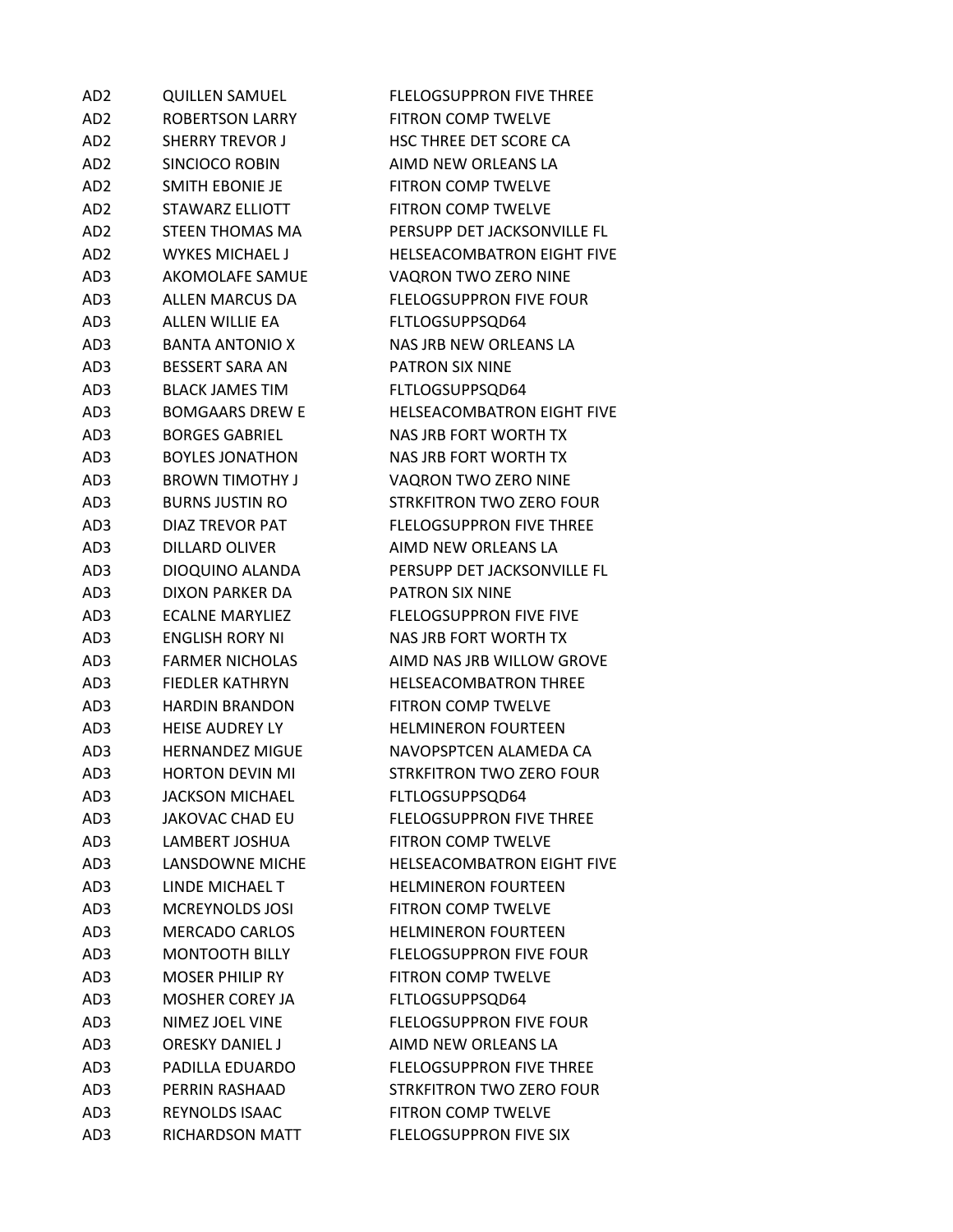| AD3             | RIDDLE ERIC EVA        | AIMD NEW ORLEANS LA                |
|-----------------|------------------------|------------------------------------|
| AD3             | RODRIGUEZ JESUS        | <b>FLELOGSUPPRON SIX TWO</b>       |
| AD3             | SCHWIER ALAN M         | <b>HELMINERON FIFTEEN</b>          |
| AD3             | <b>TOWNSEND SAMUEL</b> | PERSUPP DET JACKSONVILLE FL        |
| AD3             | TSEGAYE YAFET F        | <b>HELSEACOMBATRON EIGHT FIVE</b>  |
| AD3             | VANDERGRIFF BRA        | <b>FITRON COMP TWELVE</b>          |
| AD3             | VILLAFANIA PAUL        | NAS JRB FORT WORTH TX              |
| AD3             | WOOD AMANDA DAW        | <b>HSL SIX ZERO MAYPORT FL</b>     |
| AE1             | <b>BRANT JUSTIN</b>    | <b>HELMINERON FOURTEEN</b>         |
|                 | AE1 DELLINGER BENJA    | <b>FLELOGSUPPRON FIVE FIVE</b>     |
| AE1             | GRIFFIN JOHN FR        | AIMD NEW ORLEANS LA                |
|                 | AE1 HAUSER ROLAND A    | VAQRON TWO ZERO NINE               |
| AE1             | <b>HENSLEY ERIC OT</b> | NAVAIRLOGOFF NEW ORLEANS LA        |
| AE1             | KOCH MATTHEW SC        | CENNAVAVNTECHTRAU NORTH ISLAND CA  |
| AE1             | KOGUT DEREK RAY        | NAS JRB FORT WORTH TX              |
| AE1             | MARTINEZ YSABEL        | <b>FLELOGSUPPRON FIVE NINE</b>     |
|                 | AE1 STERLING CHRIST    | <b>HSL SIX ZERO MAYPORT FL</b>     |
| AE1             | STONE DENNIS DA        | <b>PATRON SIX NINE</b>             |
|                 | AE2 BALL BRIAR EARL    | FLTLOGSUPPSQD64                    |
| AE <sub>2</sub> | BRASWELL AUSTIN        | <b>FLELOGSUPPRON SIX TWO</b>       |
| AE2             | <b>BUENDIA JOZIEL</b>  | HELSEACOMBATRON EIGHT FIVE         |
| AE2             | <b>CARTER BLAIR EL</b> | <b>PATRON SIX NINE</b>             |
| AE2             | CASTILLO JAIRO         | PERSUPP DET LEMOORE CA             |
| AE2             | GARCIA JOSE LUI        | VAQRON TWO ZERO NINE               |
| AE2             | <b>GOODRICH RONNIE</b> | HELSEACOMBATRON EIGHT FIVE         |
| AE2             | <b>GRIFFITTS BRADL</b> | PERSUPP DET JACKSONVILLE FL        |
| AE <sub>2</sub> | <b>GRISWOLD CODY J</b> | <b>PATRON SIX NINE</b>             |
| AE2             | HAMM JONATHAN C        | FLTLOGSUPPSQD64                    |
|                 | AE2 HERRINGTON COLE    | <b>FLELOGSUPPRON FIVE EIGHT</b>    |
| AE2             | HOFFMAN JOSHUA         | STRKFITRON ONE ZERO SIX            |
| AE <sub>2</sub> |                        | KOSTRZEWA MYKEL FITRON COMP TWELVE |
| AE2             | <b>OYEWOLE YUSUFF</b>  | STRKFITRON ONE ZERO SIX            |
| AE2             | RAINES BRYANT C        | <b>HELMINERON FOURTEEN</b>         |
| AE2             | REED JARED MICA        | TSU LANT VA                        |
| AE2             | SHOLESLOPEZ JUA        | <b>HELMINERON FOURTEEN</b>         |
| AE2             | SIEROCINSKI PAT        | <b>HSL SIX ZERO MAYPORT FL</b>     |
| AE2             | VEGA CRYSTAL SA        | <b>HELSEACOMBATRON EIGHT FIVE</b>  |
| AE2             | <b>WALLACE PHILLIP</b> | <b>HELSEACOMBATRON EIGHT FIVE</b>  |
| AE2             | <b>WILLIAMS GERALD</b> | PATRON THREE ZERO                  |
| AE2             | WOODS HALEY KRI        | <b>FLELOGSUPPRON FIVE FOUR</b>     |
| AE3             | ACFALLE PAULIOS        | <b>FLELOGSUPPRON FIVE FIVE</b>     |
| AE3             | CASH DEXTER ORL        | <b>HELSEACOMBATRON THREE</b>       |
| AE3             | CORREA SARENA K        | NAS JRB FORT WORTH TX              |
| AE3             | DIMENNA MICHAEL        | NAS JRB FORT WORTH TX              |
| AE3             | <b>DUARTE JOSHABEL</b> | <b>HELSEACOMBATRON THREE</b>       |
| AE3             | <b>GRAU TYLER JORG</b> | FLTLOGSUPPSQD64                    |
| AE3             | <b>HINOJOSA RODRIC</b> | HELSEACOMBATRON THREE              |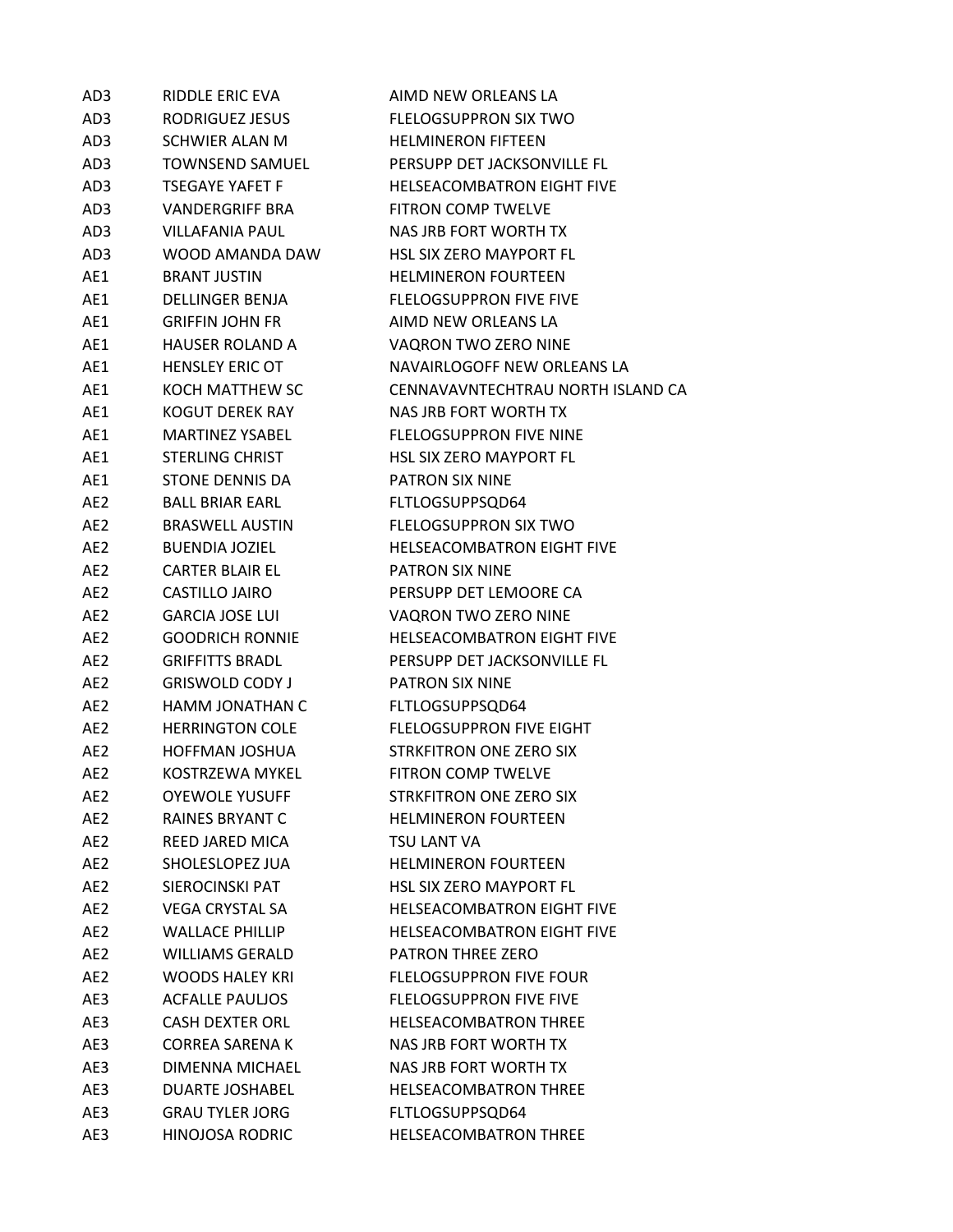| AE3             | <b>IRONMOCCASIN ME</b> | <b>HELMINERON FIFTEEN</b>          |
|-----------------|------------------------|------------------------------------|
| AE3             | <b>JOHNSON DALONTE</b> | NAVOPSPTCEN LAS VEGAS NV           |
| AE3             | <b>JOSEF WESLEY RA</b> | <b>TSU LANT VA</b>                 |
| AE3             | <b>MARTINEZ EDDIE</b>  | <b>HSL SIX ZERO MAYPORT FL</b>     |
| AE3             | RANGEL JOSEPH P        | PERSUPP DET NAVSTA NORFOLK VA      |
| AE3             | SMITH RYAN ANTH        | STRKFITRON ONE TWO TWO             |
| AM1             | ANDERSON JOHN D        | <b>FLELOGSUPPRON SIX TWO</b>       |
| AM1             | ARRIAGA JOSE MA        | <b>FLELOGSUPPRON SIX TWO</b>       |
| AM1             | <b>BENJAMIN AKIL E</b> | <b>HELMINERON FOURTEEN</b>         |
| AM1             | <b>BLATCHLEY DUSTI</b> | <b>NAS JRB FORT WORTH TX</b>       |
| AM1             | <b>BURR MATTHEW BR</b> | NAS JRB FORT WORTH TX              |
| AM1             | <b>BUTTERFIELD RUS</b> | <b>STRKFITRON TWO ZERO FOUR</b>    |
| AM1             | <b>COX NICHOLAS WI</b> | <b>HSL SIX ZERO MAYPORT FL</b>     |
| AM1             | <b>CRONIN MICHAEL</b>  | <b>FLELOGSUPPRON FIVE FIVE</b>     |
| AM1             | ELDER JOSH JBL         | NAS JRB FORT WORTH TX              |
| AM1             | <b>FERGUSON JESSE</b>  | <b>FLELOGSUPPRON FIVE FOUR</b>     |
| AM1             | <b>FRISCH RICHARD</b>  | NAVOPSPTCEN PORT HUENEME CA        |
| AM1             | <b>HAWTHORNE CODY</b>  | VAQRON ONE TWO NINE                |
| AM1             | <b>HFLMS DANIFL D</b>  | <b>FLELOGSUPPRON FIVE FIVE</b>     |
| AM1             | <b>HILL WAYNE ROBE</b> | <b>FLELOGSUPPRON SIX ONE</b>       |
| AM1             | <b>JANCAROLE MICHA</b> | <b>HELMINERON FIFTEEN</b>          |
| AM1             | <b>KRAMER GAVIN RO</b> | <b>FLELOGSUPPRON FIVE THREE</b>    |
| AM1             | <b>MARTIN WILLIAM</b>  | FLTLOGSUPPSQD64                    |
| AM1             | <b>MUTUA OBADIAH N</b> | <b>STRKFITRON TWO ZERO FOUR</b>    |
| AM1             | <b>TURNER CHARLES</b>  | <b>COMNAVPERSCOM MILLINGTON TN</b> |
| AM1             | <b>WOOD ERIC JAY</b>   | <b>FLELOGSUPPRON FIVE THREE</b>    |
| AM1             | <b>WOOD JEFFERY SC</b> | <b>FLELOGSUPPRON SIX TWO</b>       |
| AM <sub>2</sub> | <b>ALLOTEY ELIZABE</b> | <b>FITRON COMP TWELVE</b>          |
| AM2             | <b>BOCK DAKOTA ALB</b> | <b>PATRON SIX NINE</b>             |
| AM <sub>2</sub> | <b>BROWN NICHOLETT</b> | HELSEACOMBATRON THREE              |
| AM2             | <b>DIALLO THIERNO</b>  | AIMD NEW ORLEANS LA                |
| AM <sub>2</sub> | DIFUNTORUM AIDA        | HELSEACOMBATRON EIGHT FIVE         |
| AM <sub>2</sub> | <b>ENRIQUEZ ANDRE</b>  | <b>HELMINERON FOURTEEN</b>         |
| AM <sub>2</sub> | <b>GALERA GLENNMAR</b> | <b>FLELOGSUPPRON FIVE FOUR</b>     |
| AM <sub>2</sub> | <b>GREENE MARVIN J</b> | <b>FLELOGSUPPRON FIVE THREE</b>    |
| AM <sub>2</sub> | <b>GUTIERREZ BENJA</b> | STRKFITRON TWO ZERO FOUR           |
| AM <sub>2</sub> | <b>HALL WILLIAM SL</b> | <b>STRKFITRON TWO ZERO FOUR</b>    |
| AM <sub>2</sub> | <b>HAMILTON CLAREN</b> | FLTLOGSUPPSQD64                    |
| AM2             | <b>HEALEY DAKOTA D</b> | STRKFITRON TWO ZERO FOUR           |
| AM2             | <b>HENDRICKSON JAN</b> | NAVOPSPTCEN NEW ORLEANS LA         |
| AM2             | <b>HENDRIX MATTHEW</b> | <b>STRKFITRON TWO ZERO FOUR</b>    |
| AM <sub>2</sub> | <b>JOHNSTON ALEXAN</b> | TSU LANT VA                        |
| AM <sub>2</sub> | <b>JUDKINS ZACHARY</b> | <b>FITRON COMP TWELVE</b>          |
| AM2             | KOONS MATTHEW D        | <b>HELSEACOMBATRON EIGHT FIVE</b>  |
| AM <sub>2</sub> | LONGFELLOW CHRI        | <b>HELMINERON FOURTEEN</b>         |
| AM <sub>2</sub> | <b>MARX CHRISTOPHE</b> | <b>STRKFITRON TWO ZERO FOUR</b>    |
| AM2             | <b>MCNULTY CHRISTO</b> | FITRON COMP TWELVE                 |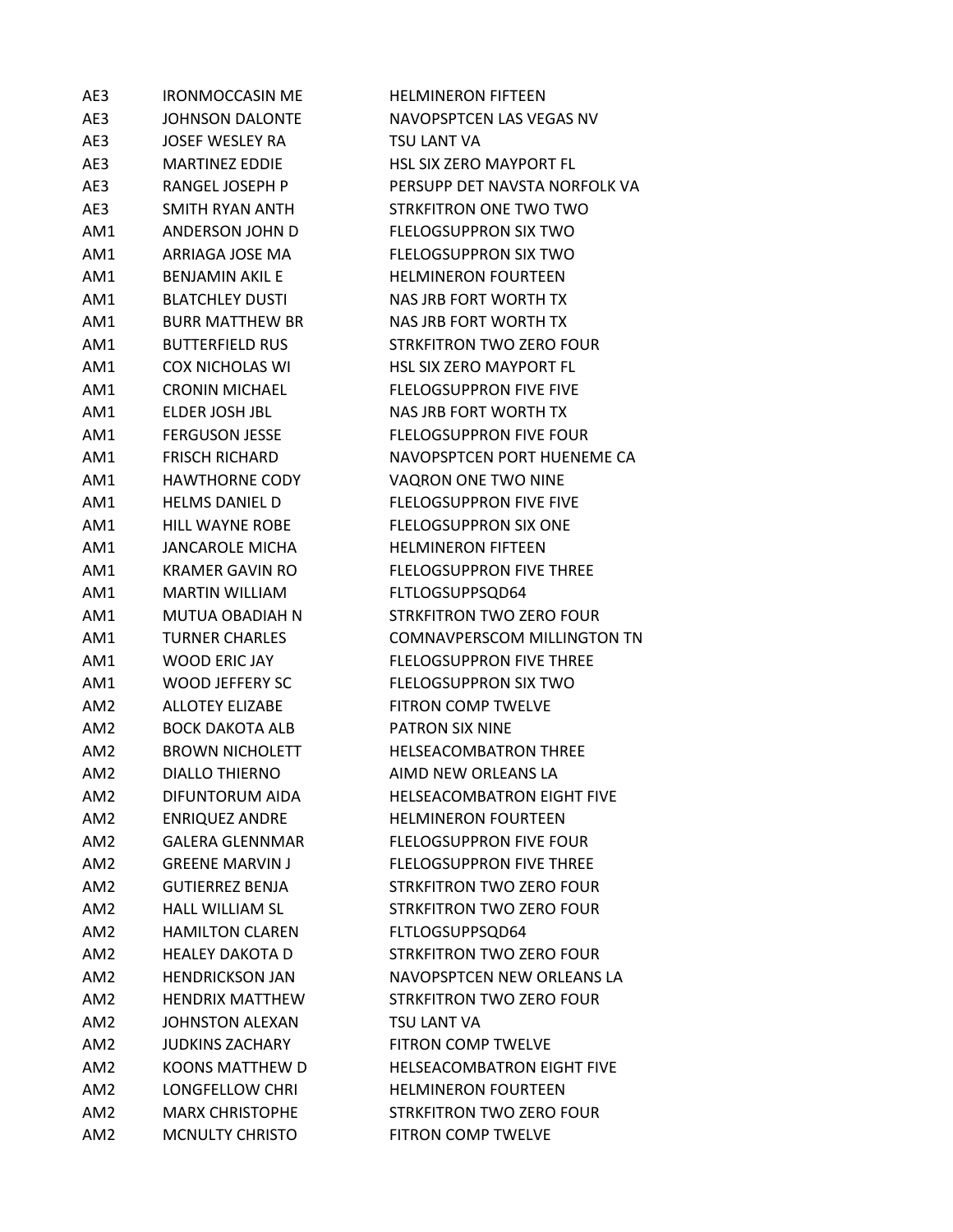| AM2             | MUNOZ ANDREW ZA        | <b>STRKFITRON TWO ZERO FOUR</b>   |
|-----------------|------------------------|-----------------------------------|
| AM <sub>2</sub> | <b>MURRAY ASHLEY M</b> | <b>HELSEACOMBATRON EIGHT FIVE</b> |
| AM2             | <b>NDEFFOKENGNE FR</b> | <b>FITRON COMP TWELVE</b>         |
| AM <sub>2</sub> | <b>ODUNTAN OLAOLUW</b> | AIMD NAS JRB WILLOW GROVE         |
| AM <sub>2</sub> | <b>OKORIE EMMANUEL</b> | <b>HELSEACOMBATRON EIGHT FIVE</b> |
| AM <sub>2</sub> | ORLOVA IRINA           | PERSUPP DET JACKSONVILLE FL       |
| AM <sub>2</sub> | <b>OSTRELICH JOSEP</b> | <b>HSL SIX ZERO MAYPORT FL</b>    |
| AM <sub>2</sub> | PENCE SEAN DANI        | <b>NAF WASHINGTON DC</b>          |
| AM2             | <b>RICHARDSON ANDR</b> | FLTLOGSUPPSQD64                   |
| AM <sub>2</sub> | <b>ROBERTSON DANIE</b> | PERSUPP DET JACKSONVILLE FL       |
| AM <sub>2</sub> | <b>ROBINSON SHAWN</b>  | <b>HSL SIX ZERO MAYPORT FL</b>    |
| AM <sub>2</sub> | <b>SAEGERT WALTER</b>  | NAS JRB FORT WORTH TX             |
| AM <sub>2</sub> | SENA KURTJOHN V        | <b>PATRON SIX NINE</b>            |
| AM <sub>2</sub> | <b>SISAY SAIKOUBA</b>  | NAS JRB FORT WORTH TX             |
| AM <sub>2</sub> | <b>TITTLE BRANDON</b>  | <b>FLELOGSUPPRON FIVE NINE</b>    |
| AM <sub>2</sub> | WHITE BOBBY N          | <b>FITRON COMP TWELVE</b>         |
| AM <sub>2</sub> | WHYTE DEWAYNE A        | <b>FITRON COMP TWELVE</b>         |
| AM <sub>2</sub> | <b>WILLIAMS JEFFRE</b> | <b>STRKFITRON TWO ZERO FOUR</b>   |
| AM <sub>2</sub> | <b>WILSON TIKI D</b>   | PERSUPP DET NAVSTA NORFOLK VA     |
| AM3             | <b>ALI SHARRIEFF</b>   | FLTLOGSUPPSQD64                   |
| AM3             | <b>BELISLE PHILLIP</b> | <b>HELMINERON FOURTEEN</b>        |
| AM3             | <b>BIASONG VICENTE</b> | <b>FLELOGSUPPRON FIVE SIX</b>     |
| AM3             | <b>BOADU ERIC OWUS</b> | <b>FLELOGSUPPRON FIVE FOUR</b>    |
| AM3             | <b>BOWERS DENZEL A</b> | <b>FLELOGSUPPRON FIVE SIX</b>     |
| AM3             | <b>BREYER MICHAEL</b>  | STRKFITRON ONE ZERO SIX           |
| AM3             | <b>BRINKLEY DYLAN</b>  | NAS JRB FORT WORTH TX             |
| AM3             | <b>BUCKLEY CHRISTO</b> | <b>HELMINERON FOURTEEN</b>        |
| AM3             | <b>CARMON KESHON A</b> | PERSUPP DET LEMOORE CA            |
| AM3             | <b>CISNEROS SUZETT</b> | <b>FLELOGSUPPRON FIVE THREE</b>   |
| AM3             | <b>CORCHUELOMARTIN</b> | <b>HELMINERON FIFTEEN</b>         |
| AM3             | <b>CRIDLIG ANNA FR</b> | <b>HELSEACOMBATRON TWO</b>        |
| AM3             | <b>DAMRON KYLE ALE</b> | <b>HELMINERON FOURTEEN</b>        |
| AM3             | <b>DUNAWAY CARLIT</b>  | PERSUPP DET LEMOORE CA            |
| AM3             | DUNCAN KYLE LEE        | <b>FLELOGSUPPRON SIX TWO</b>      |
| AM3             | <b>EXNER AUSTIN KE</b> | <b>HELMINERON FIFTEEN</b>         |
| AM3             | <b>GARCIAARAYA BRU</b> | <b>HELMINERON FOURTEEN</b>        |
| AM3             | <b>GREEN CALVIN LO</b> | <b>HELSEACOMBATRON TWO</b>        |
| AM3             | HE DAJIA               | <b>STRKFITRON TWO ZERO FOUR</b>   |
| AM3             | <b>HONG VAN LE</b>     | AIMD NEW ORLEANS LA               |
| AM3             | <b>JORGENSEN CALEB</b> | FLTLOGSUPPSQD64                   |
| AM3             | KLOCKMAN JOSHUA        | <b>HSL SIX ZERO MAYPORT FL</b>    |
| AM3             | KONZELMANN RODN        | VAQRON ONE TWO NINE               |
| AM3             | LEOS ERMINIA GA        | <b>HELMINERON FIFTEEN</b>         |
| AM3             | LIN HUILONG            | NAF WASHINGTON DC                 |
| AM3             | LOVELADY ALEXAN        | <b>FITRON COMP TWELVE</b>         |
| AM3             | <b>MARRERO NICHOLA</b> | PERSUPP DET NAVSTA NORFOLK VA     |
| AM3             | <b>MATTONE JARED S</b> | FITRON COMP TWELVE                |
|                 |                        |                                   |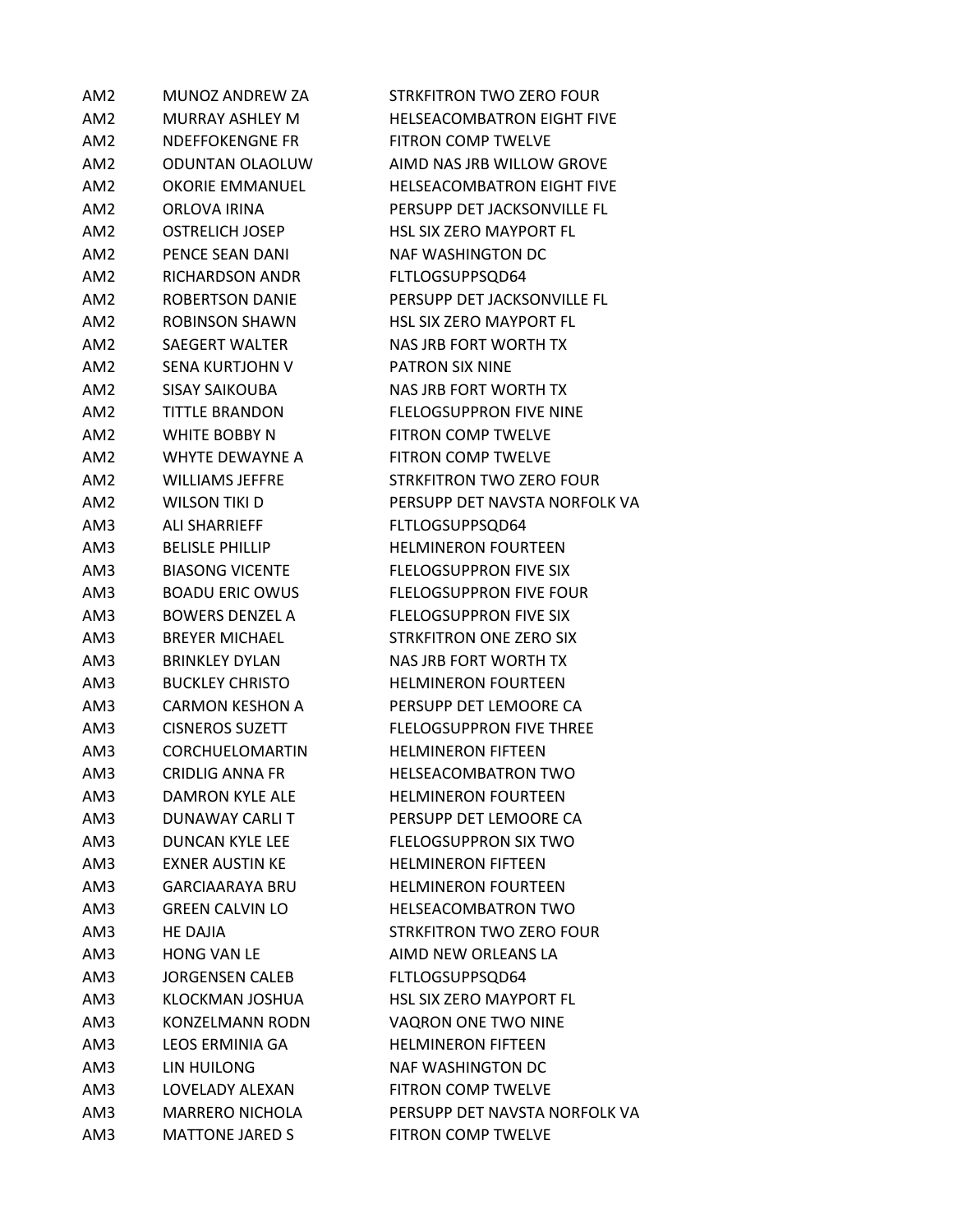| AM3              | MAXWELL PAUL ED        | <b>FITRON COMP TWELVE</b>         |
|------------------|------------------------|-----------------------------------|
| AM3              | MCBROOM BRIAN C        | PERSUPP DET LEMOORE CA            |
| AM3              | <b>MCCARSON KELLY</b>  | STRKFITRON ONE ZERO SIX           |
| AM3              | <b>MCMAINS DASHAWN</b> | <b>FLELOGSUPPRON SIX TWO</b>      |
| AM3              | MORA JENNIFER A        | <b>HELMINERON FIFTEEN</b>         |
| AM3              | <b>MURRAY DONALD S</b> | TSU LANT VA                       |
| AM3              | <b>NEELY MARQUIS S</b> | <b>FLELOGSUPPRON SIX TWO</b>      |
| AM3              | <b>OVERBEY ANDREW</b>  | <b>HELMINERON FIFTEEN</b>         |
| AM3              | <b>QUINTANA NICHOL</b> | <b>STRKFITRON TWO ZERO FOUR</b>   |
| AM3              | <b>RADCLIFF TERREL</b> | VAQRON TWO ZERO NINE              |
| AM3              | REIGSTAD JACOB         | <b>HELMINERON FOURTEEN</b>        |
| AM3              | RUDDELLJENSEN A        | <b>HELSEACOMBATRON THREE</b>      |
| AM3              | SLOAN SHAWN CLO        | FLELOGSUPPRON SIX TWO             |
| AM3              | TEJADAROMAN JOS        | <b>FITRON COMP TWELVE</b>         |
| AM3              | THOMAS DAMION M        | NATTC PENSACOLA FL                |
| AM3              | <b>TREVINO KOBIE S</b> | <b>FLELOGSUPPRON FIVE FOUR</b>    |
| AM3              | <b>TRIANA NICKLYSS</b> | <b>HELMINERON FOURTEEN</b>        |
| AM3              | VANDECARR DUNCA        | <b>HELSEACOMBATRON THREE</b>      |
| AM3              | WAGNER RYAN JAM        | <b>FLELOGSUPPRON FIVE SEVEN</b>   |
| AM3              | <b>WALTHER JERROD</b>  | VAQRON TWO ZERO NINE              |
| AM3              | <b>WOOTEN THOMAS L</b> | VAQRON TWO ZERO NINE              |
| AME1             | <b>EDMONDS WILLIAM</b> | PERSUPP DET LEMOORE CA            |
| AME1             | <b>MARCAIDA CHARLI</b> | FLELOGSUPPRON FIVE SIX            |
| AME2             | DURAN AUSTIN MA        | <b>FLELOGSUPPRON FIVE FIVE</b>    |
| AME2             | STONE THOMAS M         | <b>FITRON COMP TWELVE</b>         |
| AME <sub>2</sub> | YORK RYAN SCOTT        | STRKFITRON TWO ZERO FOUR          |
| AME3             | ALVAREZ JESUS A        | <b>FLELOGSUPPRON FIVE NINE</b>    |
| AME3             | JAMES JASON NEL        | FLTLOGSUPPSQD64                   |
| AME3             | <b>MORRISON NOAH T</b> | NAS JRB FORT WORTH TX             |
| AO1              | ARMSTRONG NZHAL        | VAQRON TWO ZERO NINE              |
| AO1              | <b>MENDOZA MARIELE</b> | PERSUPP DET NORTH ISLAND CA       |
| AO1              | <b>PACIUS MAURICE</b>  | COMNAVSUPSYSCOM MECHANICSBURG PA  |
| AO1              | TREJO MARIO JR         | STRKFITRON TWO ZERO FOUR          |
| AO <sub>2</sub>  | <b>BONNER BRANDON</b>  | PERSUPPDET KEY WEST FL            |
| AO <sub>2</sub>  | <b>ESCALANTE EDDIE</b> | <b>HELSEACOMBATRON THREE</b>      |
| AO <sub>2</sub>  | LAVERGNE DUSTIN        | <b>FITRON COMP TWELVE</b>         |
| AO <sub>2</sub>  | <b>MARSEK PATRICK</b>  | NMC DET NEW ORLEANS LA            |
| AO <sub>2</sub>  | <b>MARTINEZ MICHAE</b> | <b>HELSEACOMBATRON EIGHT FIVE</b> |
| AO2              | <b>MCFADDEN SHAWND</b> | NMC DET FORT WORTH TX             |
| AO <sub>2</sub>  | <b>MONTANEZ BRITTN</b> | <b>HELMINERON FIFTEEN</b>         |
| AO <sub>2</sub>  | <b>NASH COURTNEY A</b> | NAS JRB FORT WORTH TX             |
| AO <sub>2</sub>  | STEINER DAVID A        | <b>NAF WASHINGTON DC</b>          |
| AO2              | <b>THOMPSON RICHAR</b> | AIMD NEW ORLEANS LA               |
| AO <sub>2</sub>  | <b>WESTMARK KATHRY</b> | VAQRON TWO ZERO NINE              |
| AO3              | <b>BARBA MIGUEL AN</b> | <b>STRKFITRON TWO ZERO FOUR</b>   |
| AO3              | <b>CROSS BRANDON J</b> | AIMD NEW ORLEANS LA               |
| AO3              | <b>GUIZAR HECTOR M</b> | FITRON COMP TWELVE                |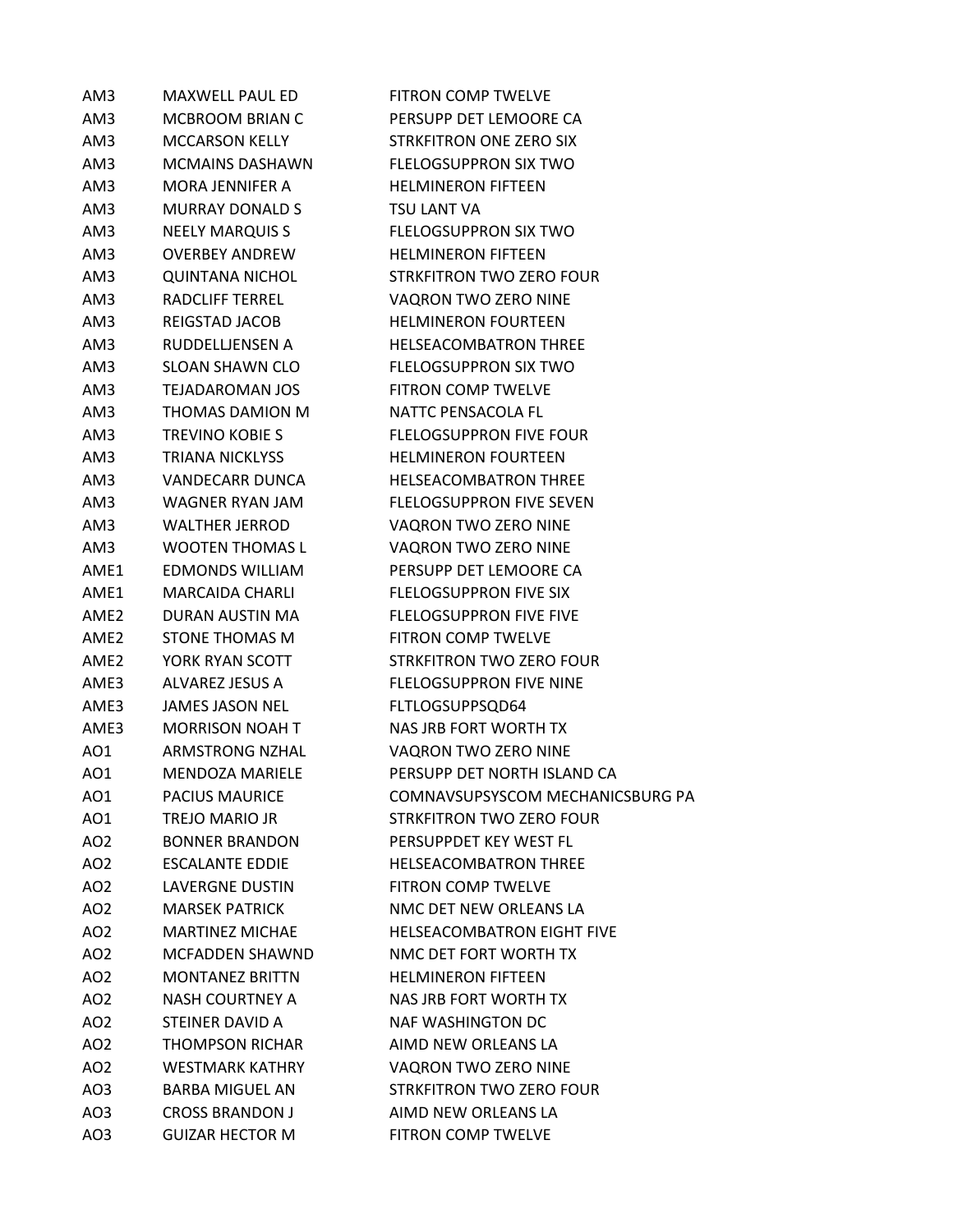| AO3              | <b>HANSON DYLAN JA</b>                           | PERSUPP DET LEMOORE CA                                            |
|------------------|--------------------------------------------------|-------------------------------------------------------------------|
| AO3              | HERNANDEZ VICTO                                  | STRKFITRON TWO ZERO FOUR                                          |
| AO3              | JONES ZANE ANDR                                  | NMC DET NEW ORLEANS LA                                            |
| AO3              | LEWIS SYDNEY AN                                  | <b>FITRON COMP TWELVE</b>                                         |
| AO3              | MATTHEWS DEWEY                                   | NAF WASHINGTON DC                                                 |
| AO3              | POTTER PAUL LOR                                  | PERSUPP DET JACKSONVILLE FL                                       |
| AO3              | RUIZ OSCAR JR                                    | <b>HELSEACOMBATRON THREE</b>                                      |
| AO3              | SALLESE GIUSEPP                                  | PERSUPP DET JACKSONVILLE FL                                       |
| AO3              | <b>TEWELL JENNIFER</b>                           | PERSUPP DET JACKSONVILLE FL                                       |
| AO3              | WILLIAMS DATARI                                  | PERSUPP DET AFLOAT LANT NORFOLK VA                                |
| AS1              | <b>DUPLESSIS NATAS</b>                           | FLTLOGSUPPSQD64                                                   |
| AS1              | ROSALES ANA MAR                                  | <b>FLELOGSUPPRON FIVE FIVE</b>                                    |
| AS2              | <b>GLADDEN ANDRE C</b>                           | NAS JRB FORT WORTH TX                                             |
| AS <sub>2</sub>  | KASTLER KYLE DE                                  | NAS JRB FORT WORTH TX                                             |
| AS2              | LIVINGSTON GREG                                  | <b>NAS JACKSONVILLE FL</b>                                        |
| AS2              | <b>MERRILL JAIMIE</b>                            | NAS JRB FORT WORTH TX                                             |
| AS <sub>2</sub>  | MURAKAMI GEORGE                                  | NAS JRB FORT WORTH TX                                             |
| AS2              | <b>WILLIAMS KAREN</b>                            | <b>FLELOGSUPPRON FIVE FOUR</b>                                    |
| AS3              | BARHAM CHANCFY                                   | AIMD NEW ORLEANS LA                                               |
| AS3              | BLEVINS BETHANY                                  | NAS JACKSONVILLE FL                                               |
| AS3              | CRUZ ANAHY                                       | AIMD NAS JRB WILLOW GROVE                                         |
| AS3              | <b>FLORES SYLVIA A</b>                           | AIMD NEW ORLEANS LA                                               |
| AS3              | MITCHUM ERIC MI                                  | AIMD NEW ORLEANS LA                                               |
| AS3              | XIONG JAY XOUA                                   | FLELOGSUPPRON FIVE FOUR                                           |
| ATI1             | ENGLISH MARIA L                                  | AIMD PT MUGU CA                                                   |
| ATI1             | <b>FELICIANOFRESSE</b>                           | NAVOPSPTCEN BRONX NY                                              |
| ATI <sub>2</sub> | CHAPMAN PAUL JE                                  | NAF WASHINGTON DC                                                 |
| ATI <sub>2</sub> | <b>FULLER CAMRON E</b>                           | NAS JRB FORT WORTH TX                                             |
| ATI <sub>2</sub> | <b>GREGOIRE JASMIN</b>                           | <b>HELMINERON FOURTEEN</b>                                        |
| ATI <sub>2</sub> | <b>HELLER STACIA M</b>                           | NAS JRB FORT WORTH TX                                             |
| ATI <sub>2</sub> | HILL JOSHUA FOR                                  | <b>NAS JRB FORT WORTH TX</b>                                      |
| ATI <sub>2</sub> | KIM JEREMY JAME                                  | FLTLOGSUPPSQD64                                                   |
| ATI <sub>2</sub> | MICKELSEN ALEXA                                  | NAS JRB FORT WORTH TX                                             |
| ATI <sub>2</sub> | PIKE KAYNE ROBE                                  | AIMD NEW ORLEANS LA                                               |
| ATI <sub>2</sub> | <b>TEIXEIRA NICHOL</b>                           | NAS JRB FORT WORTH TX                                             |
| ATI <sub>2</sub> | <b>VITALE VANESSA</b>                            | <b>HELMINERON FOURTEEN</b>                                        |
| ATI <sub>2</sub> | <b>WAGGONER CALEB</b>                            | <b>FITRON COMP TWELVE</b>                                         |
| ATI3             | <b>DYAKON ANDREW S</b>                           | AIMD NEW ORLEANS LA                                               |
| ATI3             | <b>FRIESEL CLAYTON</b>                           | NAS JRB FORT WORTH TX                                             |
| ATI3             | LANE WILLIAM JA                                  | <b>FLELOGSUPPRON FIVE FOUR</b>                                    |
| ATI3             | NEUMANN COLTIN                                   | NAS JRB FORT WORTH TX                                             |
| ATI3             | PARMER DAMON MA                                  | NAS JRB FORT WORTH TX                                             |
| ATI3<br>ATI3     | <b>REINAKER CHRIST</b><br><b>WITTMAN DOUGLAS</b> | <b>FLELOGSUPPRON FIVE SEVEN</b><br><b>FLELOGSUPPRON FIVE FOUR</b> |
| ATO1             | <b>BOURDEAU STEVEN</b>                           | <b>FLELOGSUPPRON FIVE FOUR</b>                                    |
| ATO1             | <b>BRAY RICHARD T</b>                            | <b>FITRON COMP TWELVE</b>                                         |
| ATO1             |                                                  | NAF WASHINGTON DC                                                 |
|                  | <b>CROSBY BRUCE ED</b>                           |                                                                   |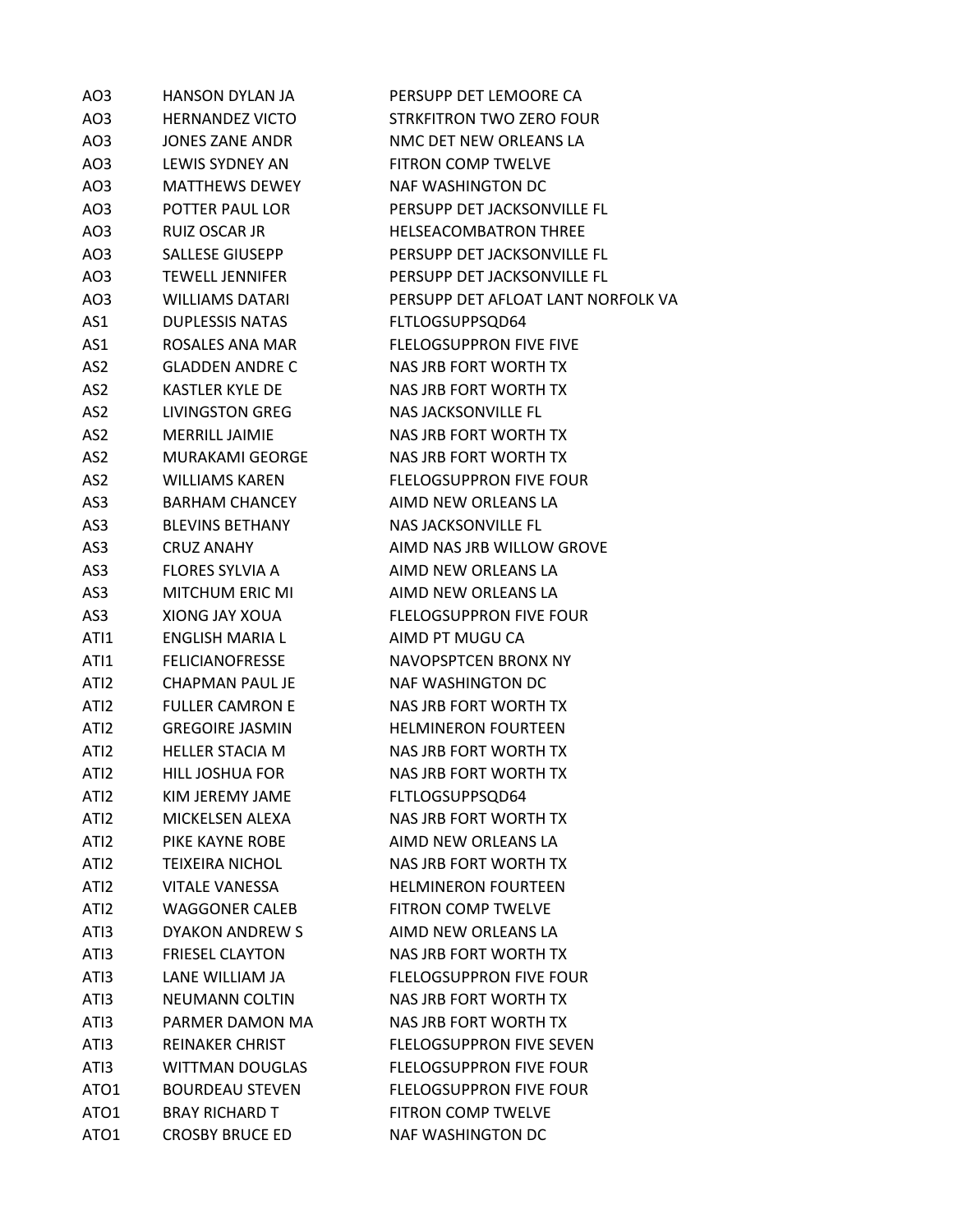| ATO <sub>1</sub> | <b>GROVE MATTHEW L</b> | <b>HELSEACOMBATRON EIGHT FIVE</b> |
|------------------|------------------------|-----------------------------------|
| ATO <sub>1</sub> | <b>HEVNER KAITLYN</b>  | <b>FLELOGSUPPRON SIX TWO</b>      |
| ATO <sub>1</sub> | <b>PROPER STEVEN J</b> | VAQRON TWO ZERO NINE              |
| ATO <sub>1</sub> | <b>SANDERS ANDREW</b>  | <b>HELMINERON FIFTEEN</b>         |
| ATO <sub>1</sub> | <b>STEPHENS JESSIC</b> | <b>PATRON SIX NINE</b>            |
| ATO <sub>1</sub> | <b>TAYDUS NEIL PAT</b> | <b>HELMINERON FOURTEEN</b>        |
| ATO <sub>1</sub> | <b>TOWNSEND IAN KY</b> | AIMD NEW ORLEANS LA               |
| ATO <sub>2</sub> | <b>BECK CHARLES JO</b> | <b>FLELOGSUPPRON FIVE FIVE</b>    |
| ATO <sub>2</sub> | <b>BOUCHER RYAN CH</b> | <b>FLELOGSUPPRON SIX ONE</b>      |
| ATO <sub>2</sub> | <b>BRIMMER RYAN CH</b> | <b>HELMINERON FIFTEEN</b>         |
| ATO <sub>2</sub> | <b>CARROLL DEREK A</b> | STRKFITRON TWO ZERO FOUR          |
| ATO <sub>2</sub> | <b>DERRICK FELISHA</b> | <b>HELMINERON FOURTEEN</b>        |
| ATO <sub>2</sub> | <b>DONIEGO KAYRENE</b> | NAVOPSPTCEN LEMOORE CA            |
| ATO <sub>2</sub> | <b>FELARCA ANDREW</b>  | NAVOPSPTCEN OKLAHOMA CITY OK      |
| ATO <sub>2</sub> | <b>FOWLER MICHAEL</b>  | FLTLOGSUPPSQD64                   |
| ATO <sub>2</sub> | <b>GIBBONS JEREMY</b>  | NAS JRB FORT WORTH TX             |
| ATO <sub>2</sub> | <b>GIBSON ZACHARY</b>  | <b>HELMINERON FIFTEEN</b>         |
| ATO <sub>2</sub> | <b>HAKE DANIEL CHA</b> | VAQRON TWO ZERO NINE              |
| ATO <sub>2</sub> | <b>JENKINS HUNTER</b>  | <b>HELSEACOMBATRON EIGHT FIVE</b> |
| ATO <sub>2</sub> | JOHNSON CODY CH        | <b>FITRON COMP TWELVE</b>         |
| ATO <sub>2</sub> | <b>KOHRT NICHOLAS</b>  | <b>HELSEACOMBATRON EIGHT FIVE</b> |
| ATO <sub>2</sub> | LOWE SEAN ALLAN        | <b>STRKFITRON TWO ZERO FOUR</b>   |
| ATO <sub>2</sub> | <b>MURPHY TRAVIS K</b> | <b>HELSEACOMBATRON THREE</b>      |
| ATO <sub>2</sub> | <b>RUSSELL BRYAN L</b> | <b>STRKFITRON TWO ZERO FOUR</b>   |
| ATO <sub>2</sub> | <b>SIMPSON KAYLA L</b> | <b>HELSEACOMBATRON THREE</b>      |
| ATO <sub>2</sub> | <b>STEELE KATELYN</b>  | STRKFITRON TWO ZERO FOUR          |
| ATO <sub>2</sub> | <b>TAYLOR CHRISTIA</b> | VAQRON TWO ZERO NINE              |
| ATO3             | ADAMS ALEXANDER        | <b>HELSEACOMBATRON THREE</b>      |
| ATO3             | <b>BROWN DIANTE LE</b> | <b>FLELOGSUPPRON FIVE THREE</b>   |
| ATO3             | <b>DUDOIT KAHIKOLE</b> | NAS JRB NEW ORLEANS LA            |
| ATO3             | <b>DURAN RONALD VI</b> | <b>FLELOGSUPPRON FIVE FIVE</b>    |
| ATO <sub>3</sub> | <b>FRAPPIER ANTHON</b> | <b>PATRON SIX NINE</b>            |
| ATO3             | <b>GOLDSTEIN JOHN</b>  | <b>STRKFITRON TWO ZERO FOUR</b>   |
| ATO3             | <b>GONZALES JANZZE</b> | <b>FLELOGSUPPRON FIVE EIGHT</b>   |
| ATO <sub>3</sub> | <b>INFANZONGARCIA</b>  | NAVOPSPTCEN LEMOORE CA            |
| ATO3             | <b>JAEGER ERIC DAN</b> | <b>HSL SIX ZERO MAYPORT FL</b>    |
| ATO3             | <b>KEENE MICHAEL H</b> | VAQRON TWO ZERO NINE              |
| ATO <sub>3</sub> | <b>KELLY BRETT WAR</b> | VAQRON TWO ZERO NINE              |
| ATO3             | LUCHI PIETRO P         | <b>FLELOGSUPPRON SIX TWO</b>      |
| ATO3             | PRYCE CHAD JHUR        | <b>FITRON COMP TWELVE</b>         |
| ATO3             | REYES JOSHUAJAM        | <b>NAS KINGSVILLE TX</b>          |
| ATO3             | <b>REYES MARK ANTH</b> | CENNAVAVNTECHTRAU OCEANA VA       |
| ATO3             | <b>SALVATORE COREY</b> | VAQRON TWO ZERO NINE              |
| ATO3             | STEPHENSON JAVA        | <b>FLELOGSUPPRON FIVE FOUR</b>    |
| ATO3             | <b>WICHHART ZACHAR</b> | PERSUPP DET NAVSTA NORFOLK VA     |
| ATO <sub>3</sub> | <b>WYMAN CODY TYLE</b> | <b>FLELOGSUPPRON FIVE SEVEN</b>   |
| ATO3             | YOUNGER ANDREW         | NAVTECHTRAU KEESLER AFB MS        |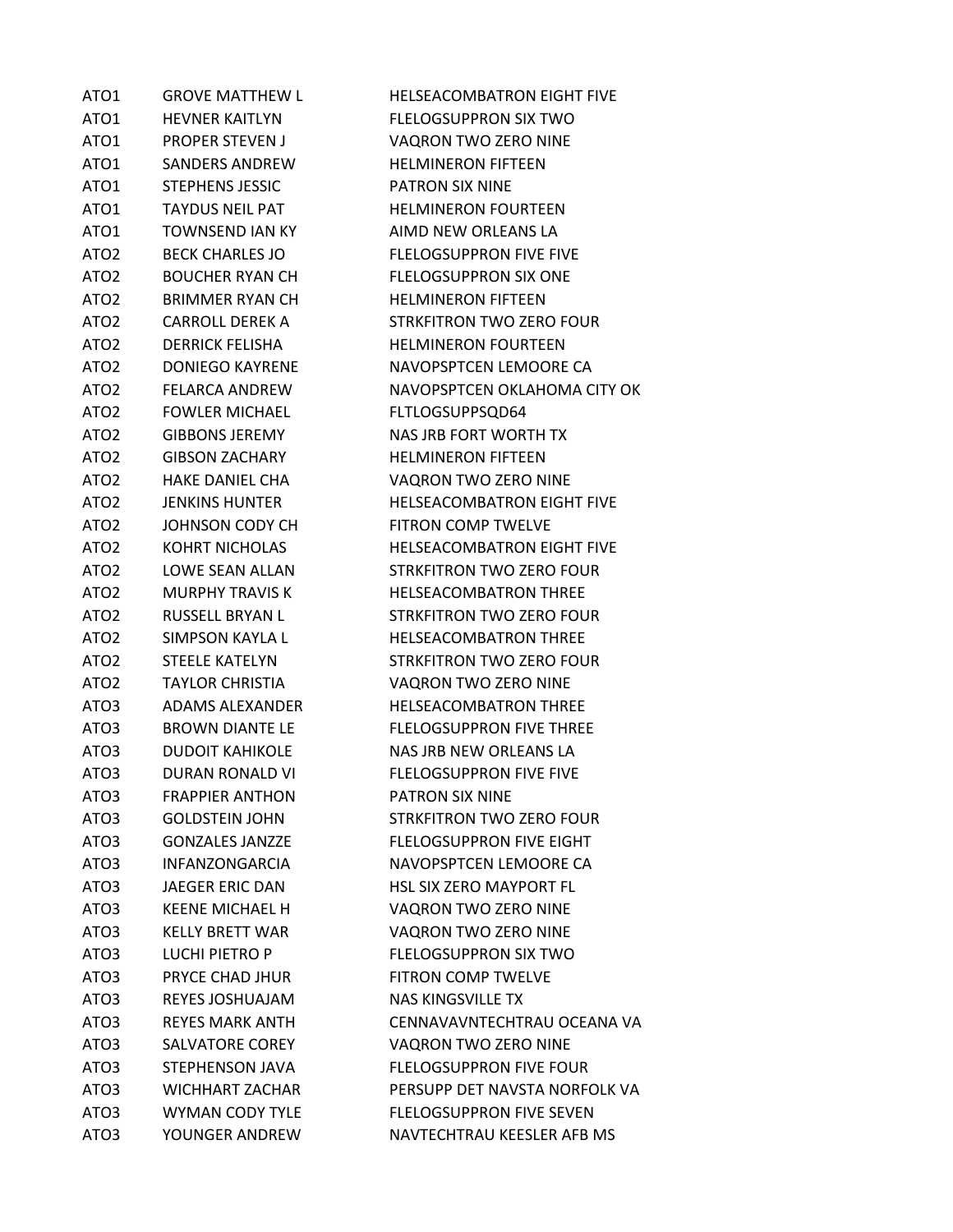| ATO3            | <b>ZUNIGA NATHANIE</b> | <b>FITRON COMP TWELVE</b>       |
|-----------------|------------------------|---------------------------------|
| AWF1            | <b>COLON EDWIN EDG</b> | <b>FLELOGSUPPRON FIVE EIGHT</b> |
| AWF1            | <b>DIZMANG NICHOLA</b> | <b>FLELOGSUPPRON FIVE FIVE</b>  |
| AWF1            | <b>JOHNSON STEPHAN</b> | PERSUPP DET JACKSONVILLE FL     |
| AWF1            | <b>LOGAN ROBERT VI</b> | FLTLOGSUPPSQD64                 |
| AWF1            | <b>MAGUIRE NICHOLA</b> | <b>FLELOGSUPPRON SIX TWO</b>    |
| AWF1            | MANDEL ALEX JAM        | <b>FLELOGSUPPRON SIX ONE</b>    |
| AWF1            | <b>MIX DARICK ALAN</b> | <b>FLELOGSUPPRON FIVE EIGHT</b> |
| AWF1            | SMITH SAMUEL AA        | <b>FLELOGSUPPRON FIVE SEVEN</b> |
| AWF3            | <b>KRAKE CONSTANTI</b> | <b>FLELOGSUPPRON FIVE EIGHT</b> |
| AWF3            | LEVALLE JUSTIN         | <b>FLELOGSUPPRON FIVE SEVEN</b> |
| AZ1             | JEUDY RALPH BER        | <b>HSL SIX ZERO MAYPORT FL</b>  |
| AZ1             | KOIMENE TUMOE J        | FLTLOGSUPPSQD64                 |
| AZ1             | <b>MONDRAGON ARMIN</b> | <b>PATRON SIX NINE</b>          |
| AZ1             | <b>TIBBS ALICIA DA</b> | <b>FLELOGSUPPRON FIVE NINE</b>  |
| AZ2             | <b>BARKER NEIKO JO</b> | COMSUBDEVRON FIVE SILVERDALE WA |
| AZ2             | <b>BOLLINGER TYLER</b> | FLELOGSUPPRON FIVE EIGHT        |
| AZ <sub>2</sub> | <b>CATOIR WILLIAM</b>  | AIMD NEW ORLEANS LA             |
| AZ <sub>2</sub> | <b>EWAN ION CURT</b>   | <b>FLELOGSUPPRON SIX TWO</b>    |
| AZ <sub>2</sub> | <b>FREER KYLE JOSE</b> | FLELOGSUPPRON SIX ONE           |
| AZ <sub>2</sub> | <b>GREEN KENDARIOU</b> | AIMD NEW ORLEANS LA             |
| AZ2             | <b>HELMICK DARREN</b>  | <b>NAF WASHINGTON DC</b>        |
| AZ <sub>2</sub> | LEIN CHARLES CA        | VAQRON TWO ZERO NINE            |
| AZ <sub>2</sub> | LIRA KATHY MARG        | USS THEODORE ROOSEVELT          |
| AZ <sub>2</sub> | <b>MCCOLL BRENDAN</b>  | <b>CARAEWRON ONE ONE SIX</b>    |
| AZ <sub>2</sub> | MCCULLOCH CAMER        | AIMD NAS JRB WILLOW GROVE       |
| AZ <sub>2</sub> | <b>OWENS CARLITA M</b> | <b>NAF WASHINGTON DC</b>        |
| AZ2             | PEREZ SHALAMAR         | <b>HELMINERON FIFTEEN</b>       |
| AZ <sub>2</sub> | STREET TINA EDV        | STRKFITRON ONE ZERO SIX         |
| AZ <sub>2</sub> | <b>SUGGS DANIEL JO</b> | PATRON SIX NINE                 |
| AZ <sub>2</sub> | <b>VILLARREAL BRAN</b> | <b>FLELOGSUPPRON FIVE FIVE</b>  |
| AZ <sub>2</sub> | <b>WARD CASSADY CO</b> | <b>NAS JRB FORT WORTH TX</b>    |
| AZ <sub>2</sub> | <b>WILLIAMS CAITLI</b> | USS DWIGHT D EISENHOWER         |
| AZ3             | CULLUM JOSHUA M        | NAVSHIPYD NORFOLK VA            |
| AZ3             | <b>MASON TONY LEON</b> | <b>NAF WASHINGTON DC</b>        |
| AZ3             | <b>MOORE GRACE EPI</b> | <b>FLELOGSUPPRON FIVE THREE</b> |
| AZ3             | RATLIFFPLUMBER         | AIMD NORTH ISLAND CA            |
| AZ3             | SHUMPERT RACHEL        | NMC DET NEW ORLEANS LA          |
| AZ3             | <b>WIESE NICHOLAS</b>  | <b>FITRON COMP TWELVE</b>       |
| BM1             | <b>BEEBE CHARLES N</b> | NAVOPSPTCEN EL PASO TX          |
| BM1             | <b>HATCHER ROLAND</b>  | NAVRESREDCOM MIDLANT NORFOLK VA |
| BM1             | SONDAY RYAN THO        | PERSUPP DET NAVSTA SAN DIEGO CA |
| BM <sub>2</sub> | <b>BURKHART JASON</b>  | <b>USS HOWARD</b>               |
| BM <sub>2</sub> | <b>GONZALES TAMMY</b>  | COASTAL RIVER 11 DET BANGOR WA  |
| BM3             | ANDERSON DIQUAN        | <b>USS RUSHMORE</b>             |
| BM3             | <b>JEFFERSON DARRE</b> | <b>NAVCARGOBN ONE</b>           |
| BM3             | MURPHY JERIC JA        | NAVOPSPTCEN MEMPHIS TN          |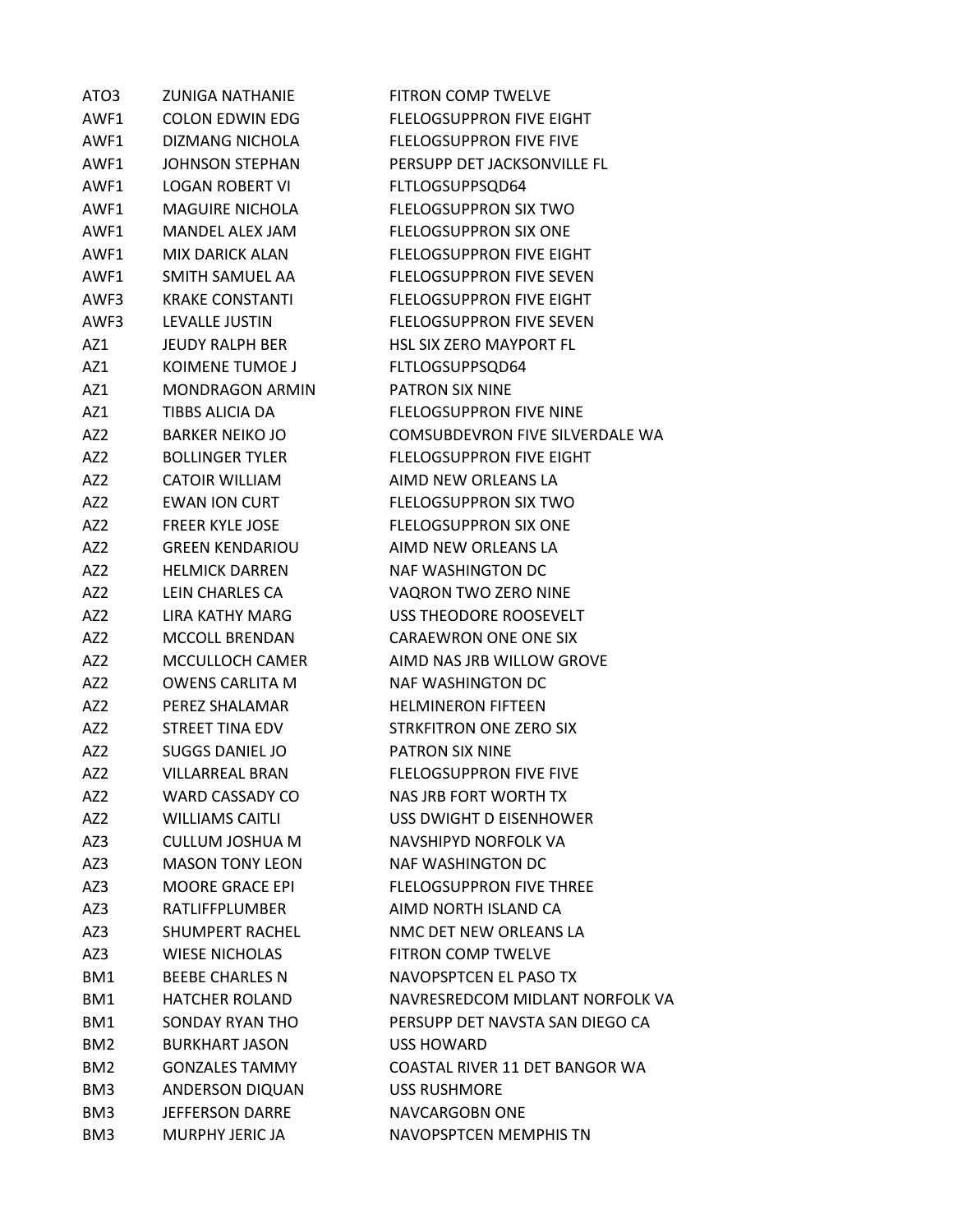| BM3             | <b>PELLETIER ELLIO</b> | USS DECATUR                           |
|-----------------|------------------------|---------------------------------------|
| CS <sub>2</sub> | CAPTAIN SAMI WA        | NAVCARGOBN ONE                        |
| CS <sub>2</sub> | <b>CARUTHERS ANTHO</b> | USS IWO JIMA                          |
| CS <sub>2</sub> | <b>CHARLES DEVON E</b> | <b>USS BOXER</b>                      |
| CS <sub>2</sub> | <b>HEMENWAY TIMOTH</b> | USS JASON DUNHAM DDG109               |
| CS <sub>2</sub> | PORTER RYLAND G        | USS IWO JIMA                          |
| CS <sub>3</sub> | EYMAN ALEX CALV        | <b>USS BOXER</b>                      |
| CS <sub>3</sub> | <b>JAMES KACIE LYN</b> | NAS OCEANA AIR DET NORFOLK VA         |
| CS <sub>3</sub> | STEPHENS LAMARI        | USS KEARSARGE                         |
| DC <sub>1</sub> | ALFORD AHMAD AA        | <b>USS CHAFEE</b>                     |
| DC1             | CAPASSO JOSHUA         | <b>USS NITZE</b>                      |
| DC1             | <b>ROTH KYLE ROGER</b> | USS PINCKNEY                          |
| DC1             | <b>RUSSELL LAWRENC</b> | NAVOPSPTCEN KNOXVILLE TN              |
| DC1             | <b>VARGAS VINCENT</b>  | TRANSITPERSU SAN DIEGO CA             |
| DC1             | WHITE WESLEY TH        | NAVOPSPTCEN AMITYVILLE NY             |
| DC <sub>2</sub> | AJAYI DANDEE TE        | NAVSHIPYD NORFOLK VA                  |
| DC <sub>2</sub> | CHANFY MICHAFL         | <b>USS BATAAN</b>                     |
| DC <sub>2</sub> | ELIAS NICHOLAS         | USS NITZE                             |
| DC <sub>2</sub> | <b>FERNANDEZ JUSTI</b> | NAVOPSPTCEN PENSACOLA FL              |
| DC <sub>2</sub> | LICHTY KAYLA LO        | <b>USS ROOSEVELT</b>                  |
| DC <sub>2</sub> | SIKES ALEXIS KE        | <b>USS RUSHMORE</b>                   |
| EM1             | CEFARETTI RYAN         | NAVOPSPTCEN BALTIMORE MD              |
| EM1             | <b>SCHAAFF MATTHEW</b> | NAVOPSPTCEN SAN ANTONIO TX            |
| EM <sub>2</sub> | ACHINA ANTHONY         | USS ARDENT                            |
| EM <sub>2</sub> | <b>CHAVEZ MICHAEL</b>  | <b>USS HARRY S TRUMAN</b>             |
| EM <sub>2</sub> | <b>GORDEN BUTCH DO</b> | <b>USS SHOUP</b>                      |
| EM <sub>2</sub> | <b>GUFFEY MATTHEW</b>  | USS PATRIOT                           |
| EM <sub>2</sub> | <b>MCDERMITT MIKAY</b> | WPNSTA YORKTOWN VA                    |
| EM <sub>3</sub> | <b>RAATZ HUNTER JO</b> | <b>USS PATRIOT</b>                    |
| EM <sub>3</sub> | <b>TIDWELL COLLIN</b>  | MCM CREW DOMINANT                     |
| EM <sub>3</sub> | <b>TUMBAGON RONALD</b> | <b>USS WHIDBEY ISLAND</b>             |
| EM <sub>3</sub> | <b>VILLANUEVA JAME</b> | <b>MCM CREW CONFLICT</b>              |
| ET1             | <b>BROWNELL ERICS</b>  | USS BENFOLD                           |
| ET1             | NEWMAN MATTHEW         | NAVOPSPTCEN NASHVILLE TN              |
| ET <sub>2</sub> | <b>FLEISHER TRAVIS</b> | NAVSTA GREAT LAKES IL                 |
| ET <sub>2</sub> | <b>OSKOUEE ABRAHAM</b> | USS HALSEY                            |
| ET <sub>2</sub> | <b>REVES ANDREW ZA</b> | USS BONHOMME RICHARD                  |
| ET <sub>2</sub> | <b>RICHARDSON PATR</b> | <b>CORIVRON TWO VA</b>                |
| ET <sub>2</sub> | <b>TARTE ROBERT RI</b> | <b>CORIVRON TWO VA</b>                |
| HM1             | <b>BROOKS JERMAINE</b> | NOSC ATLANTA                          |
| HM1             | <b>EGGLESTON ALEX</b>  | NAVOPSPTCEN KANSAS CITY MO            |
| HM1             | <b>GOMEZ EDWIN</b>     | NAVOPSPTCEN DETROIT MI                |
| HM1             | <b>GORDON CHRISTOP</b> | NAVOPSPTCEN ELEANOR WV                |
| HM1             | <b>GUARDADO JASMIN</b> | NAVMEDSUPPCMD DET BETHESDA MD         |
| HM1             | <b>KOTOR KOSSI EDE</b> | PERSUPP DET NAVSUPPACT NEW ORLEANS LA |
| HM1             | LYON AARON LEE         | NAVOPSPTCEN NORTH ISLAND CA           |
| HM1             | <b>MARROQUIN KENNE</b> | <b>FLELOGSUPPRON FIVE ONE</b>         |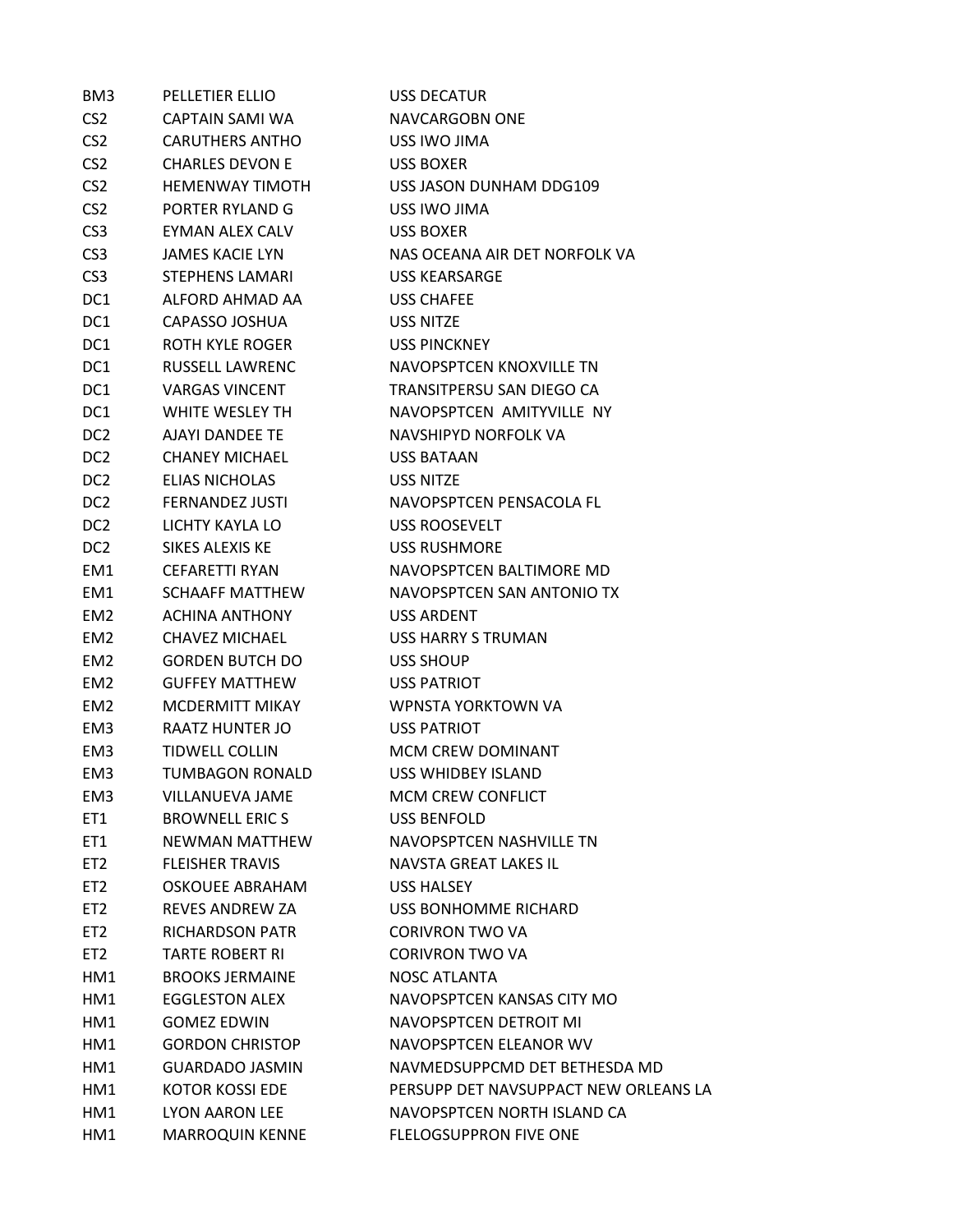| HM1             | <b>MAYES CARSON CH</b> | NAVOPSPTCEN CHARLESTON SC                       |
|-----------------|------------------------|-------------------------------------------------|
| HM1             | <b>MENDOZA PATRICI</b> | NAVOPSPTCEN WASHINGTON DC                       |
| HM1             | PONCE NICOLE AL        | NAVOPSPTCEN TALLAHASSEE FL                      |
| HM1             | <b>SNOW TARAH LYNN</b> | NAVOPSPTCEN SAINT LOUIS MO                      |
| HM1             | <b>STEWART KEIGAN</b>  | NAVOPSPTCEN JACKSONVILLE FL                     |
| HM1             | TONNE TIA LYNN         | INSP INSTR STF CONCORD CA                       |
| HM <sub>2</sub> | <b>CASAS BRYAN DER</b> | NAVOPSPTCEN NEW LONDON CT                       |
| HM <sub>2</sub> | <b>COIC MARIK ALBE</b> | NAVSTA EVERETT WA                               |
| HM2             | CROWDER JOSHUA         | NAVOPSPTCEN TOLEDO OH                           |
| HM <sub>2</sub> | <b>GIBSON WILLIAM</b>  | <b>INSP INSTR STF EBENSBURG PA</b>              |
| HM <sub>2</sub> | <b>GOMEZ ERNESTO J</b> | NAVOPSPTCEN WEST PALM BEACH FL                  |
| HM <sub>2</sub> | <b>KOLANI MICHAEL</b>  | NAVOPSPTCEN WASHINGTON DC                       |
| HM <sub>2</sub> | KYTE RICHARD SC        | NAVOPSPTCEN BALTIMORE MD                        |
| HM <sub>2</sub> | <b>MAY SHANITA S</b>   | NAVOPSPTCEN NASHVILLE TN                        |
| HM <sub>2</sub> | MCCLELLAN MARTY        | NAVOPSPTCEN MANCHESTER NH                       |
| HM2             | MORENOVASQUEZ C        | NAVOPSPTCEN NEW ORLEANS LA                      |
| HM2             | <b>SUNGA CRISTOPHE</b> | NAVOPSPTCEN PORT HUENEME CA                     |
| HM2             | <b>TRAVIS ALISHA L</b> | NAVOPSPTCEN HONOLULU HI                         |
| HM <sub>2</sub> | <b>WASHINGTON LATO</b> | NAVOPSPTCEN JACKSONVILLE FL                     |
| HM <sub>2</sub> | <b>WILLIAMS NATHAN</b> | NAVOPSPTCEN MERIDIAN MS                         |
| HM <sub>2</sub> | WINDLE JOEL DOU        | PERSUPP DET EVERETT WA                          |
| HM3             | AGUIRREFERNANDE        | NAVOPSPTCEN MILWAKEE WI                         |
| HM3             | <b>BAGLEY ALEXANDR</b> | NAVOPSPTCEN HONOLULU HI                         |
| HM3             | <b>CAMPBELL PATRIC</b> | NAVOPSPTCEN WHIDBEY ISLAND WA                   |
| HM3             | <b>CHACO MICHEAL A</b> | NAVRESREDCOM MIDWEST GREAT LAKES IL             |
| HM3             | <b>COPE JOELLE KIM</b> | NAVMEDTRACEN FORT SAM HOUSTON TX (UC)           |
| HM3             | <b>FRYER SAMANTHA</b>  | USS WASP                                        |
| HM3             | LEMONIUS ROSHCH        | NAVOPSPTCEN BRONX NY                            |
| HM3             | <b>MCKANNAN AARON</b>  | NAVAL OPERATIONAL SUPPORT CENTER GREAT LAKES IL |
| HM3             | NEWMAN JARED AN        | PERSUPP DET WPNSTA CHARLESTON SC                |
| HM3             | PIELHOP DAVID J        | NAVOPSPTCEN PITTSBURG PA                        |
| HM3             | RUSSELL ANDREW         | <b>BMU TWO</b>                                  |
| HM3             | <b>WATKINS DESTINE</b> | NAVOPSPTCEN JACKSONVILLE FL                     |
| HM3             | <b>WIGNALL AUTUMN</b>  | NAVOPSPTCEN WASHINGTON DC                       |
| IT1             | <b>BECK ROBERT JOH</b> | <b>COMNAVRESFORCOM NORFOLK VA</b>               |
| IT1             | <b>CROWE ANDREW WI</b> | NAVMEDCEN PORTSMOUTH VA                         |
| IT1             | <b>DONOFRIO ANTHON</b> | NAVY REGION SOUTHEAST RCC FT WORTH TX           |
| IT <sub>1</sub> | <b>GILLIAM ROHN LY</b> | NAVOPSPTCEN SAINT LOUIS MO                      |
| IT <sub>1</sub> | SMITH BRITTANY         | COMNAVRESFORCOM NORFOLK VA                      |
| IT <sub>1</sub> | <b>TRIMBLE GEOFFRE</b> | <b>CORIVRON TWO VA</b>                          |
| IT <sub>2</sub> | <b>BISHOP ZACHARY</b>  | <b>HSL SIX ZERO MAYPORT FL</b>                  |
| IT <sub>2</sub> | CALVANI WILLIAM        | <b>CUSERVDESK PORTSMOUTH VA</b>                 |
| IT <sub>2</sub> | <b>DUSZYNSKI CASEY</b> | COMUSNAVEUR ETD SIGONELLA IT                    |
| IT <sub>2</sub> | <b>GARCIA BIANCA</b>   | COMNAVRESFORCOM NORFOLK VA                      |
| IT <sub>2</sub> | <b>HART ZACHARY TY</b> | <b>USS KEARSARGE</b>                            |
| IT <sub>2</sub> | <b>MARTIN RYAN MIC</b> | <b>USS WASP</b>                                 |
| IT2             | <b>MEHRL ALEXANDER</b> | <b>USS GUNSTON HALL</b>                         |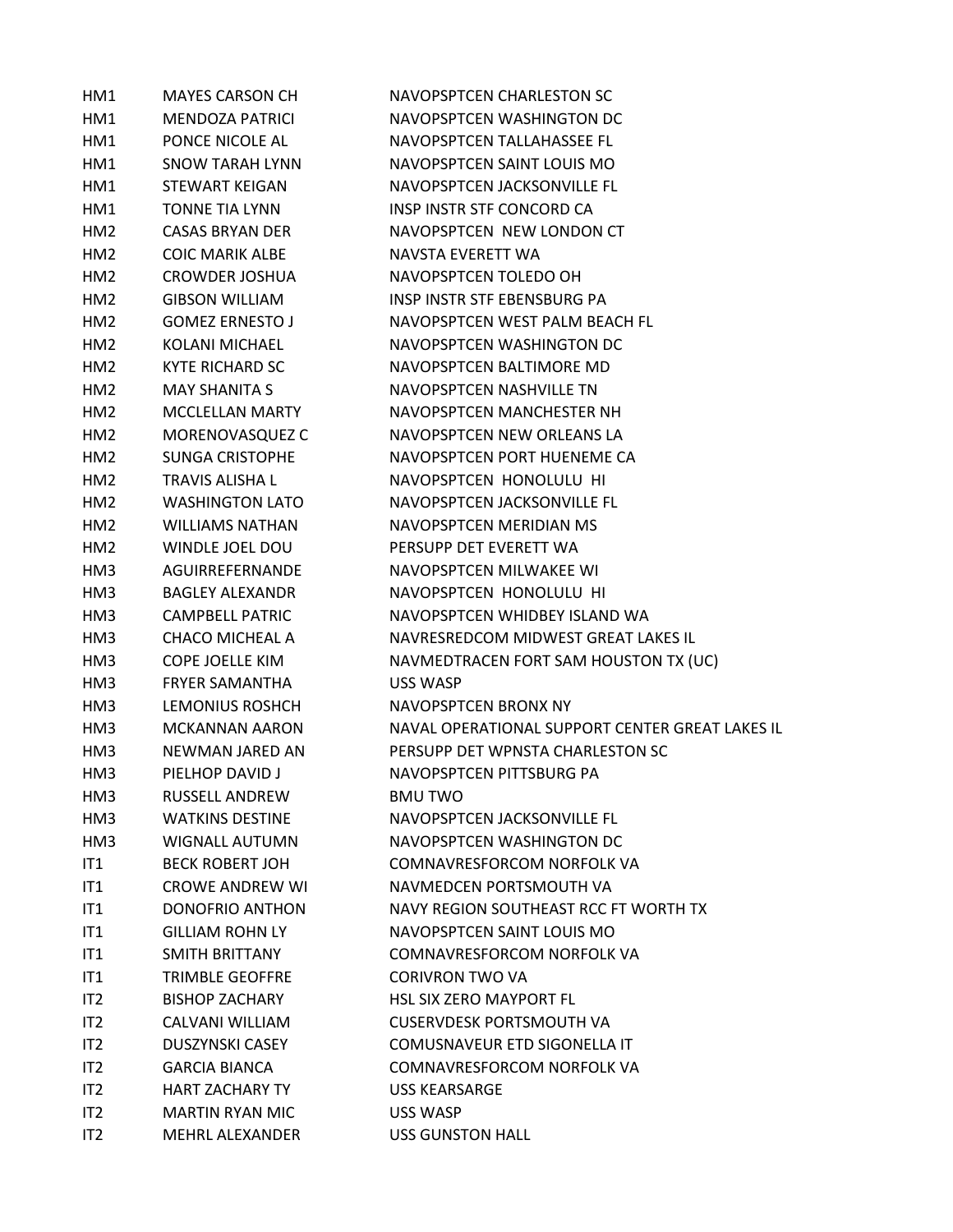| IT2             | MENDOZA ASHLEY         | USS ESSEX                                       |
|-----------------|------------------------|-------------------------------------------------|
| IT2             | PRICE VINCENT L        | USS BONHOMME RICHARD                            |
| IT <sub>2</sub> | STJOHN DANIEL W        | <b>FLELOGSUPPRON FIVE NINE</b>                  |
| IT2             | WEBSTER JOSEF C        | USS KEARSARGE                                   |
| IT <sub>3</sub> | <b>BROCHU NATHAN K</b> | <b>USS PEARL HARBOR</b>                         |
| IT <sub>3</sub> | <b>DENSON AHRAAN K</b> | <b>USS NIMITZ</b>                               |
| IT <sub>3</sub> | <b>FOSTER KENNETH</b>  | USS JOHN PAUL JONES                             |
| IT3             | NORMAN JADDEN A        | <b>HELMINERON FIFTEEN</b>                       |
| IT3             | <b>OVERBY LIAM CON</b> | USS WASP                                        |
| LS1             | <b>AUSTIN DERRIOUS</b> | NAVRESPRODEVCEN NEW ORLEANS LA                  |
| LS1             | <b>BALL DEVIN FITZ</b> | NAVOPSPTCEN BRONX NY                            |
| LS1             | <b>BRADFORD MARY J</b> | NAVOPSPTCEN NORFOLK VA                          |
| LS1             | <b>BRISCOE KEATON</b>  | NAVOPSPTCEN GREENVILLE SC                       |
| LS1             | <b>COLLINS MICHAEL</b> | <b>COMNAVPERSCOM MILLINGTON TN</b>              |
| LS1             | DUNCAN LI PENG         | <b>FLELOGSUPPRON FIVE SEVEN</b>                 |
| LS1             | <b>GOMEZ MARISSA V</b> | NAVOPSPTCEN SAN JOSE CA                         |
| LS1             | <b>HAYES TRAVIS LA</b> | ASD NEW ORLEANS LA                              |
| LS1             | JESSWANI JIMMY         | COMFLELOGSUPPWING ASD FET MD                    |
| LS1             | KASINGER KEITH         | NAVOPSPTCEN DECATUR IL                          |
| LS1             | LOVELESS WESLEY        | NAVRESREDCOM MIDLANT NORFOLK VA                 |
| LS1             | RENTERIA JOSEPH        | PERSUPP DET NAVSTA SAN DIEGO CA                 |
| LS1             | <b>RIGGS TCHILALOU</b> | NAVOPSPTCEN RALEIGH NC                          |
| LS1             | WAITE JAYMES AN        | <b>FLELOGSUPPRON FIVE FOUR</b>                  |
| LS1             | WALKER DORIAN M        | PHIBCB TWO                                      |
| LS1             | YAO JIN MING           | NAVAL AIR FORCES RESERVE FORESTAL DRIVE NORFOLK |
| LS <sub>2</sub> | <b>BENITEZ MARCO C</b> | <b>CUSERVDESK PORTSMOUTH VA</b>                 |
| LS <sub>2</sub> | <b>BENPAUL NICE EL</b> | <b>HELMINERON FIFTEEN</b>                       |
| LS <sub>2</sub> | BETHARD DAVID W        | PERSUPP DET NAVSUPPACT MEMPHIS TN               |
| LS <sub>2</sub> | <b>BISER WESLEY DE</b> | AIMD NEW ORLEANS LA                             |
| LS <sub>2</sub> | <b>CARTER CHRISTOP</b> | <b>STRKFITRON TWO ZERO FOUR</b>                 |
| LS <sub>2</sub> | <b>CASH KILEY RENA</b> | COMFLELOGSUPPWING FORT WORTH TX                 |
| LS <sub>2</sub> | DAVIS JOSHUA GR        | ASD NEW ORLEANS LA                              |
| LS <sub>2</sub> | HUBBARD KATRINA        | <b>FLELOGSUPPRON FIVE FOUR</b>                  |
| LS <sub>2</sub> | <b>JEFFERSON RYAN</b>  | STRKFITRON TWO ZERO FOUR                        |
| LS <sub>2</sub> | <b>JODOIN MATTHEW</b>  | <b>COMFLELOGSUPPWING FORT WORTH TX</b>          |
| LS <sub>2</sub> | <b>KLOCKNER NICHOL</b> | PATRON SIX NINE                                 |
| LS <sub>2</sub> | <b>LYONS JONUTHIN</b>  | COMNAVELSG WILLIAMSBURG VA                      |
| LS <sub>2</sub> | <b>MANDARINO BRAYD</b> | <b>FLELOGSUPPRON FIVE FOUR</b>                  |
| LS <sub>2</sub> | <b>MARSEK CHELSEA</b>  | ASD NEW ORLEANS LA                              |
| LS <sub>2</sub> | MILLS MARY VIOL        | NAVOPSPTCEN WHIDBEY ISLAND WA                   |
| LS <sub>2</sub> | <b>NAIL JESSIE DAM</b> | PERSUPP DET NAVSUPPACT MEMPHIS TN               |
| LS <sub>2</sub> | <b>NELSON DEREK JA</b> | COMFLELOGSUPPWING FORT WORTH TX                 |
| LS <sub>2</sub> | PAULO ANTHONY O        | PERSUPP DET NAVSUPPACT MEMPHIS TN               |
| LS <sub>2</sub> | <b>RUFFIN CHANNCEY</b> | NAVOPSPTCEN NORFOLK VA                          |
| LS <sub>2</sub> | SANCHEZ JOSE MA        | PERSUPP DET NAVSUPPACT MEMPHIS TN               |
| LS <sub>2</sub> | SANDOVAL TREVEZ        | <b>USS SOMERSET</b>                             |
| LS <sub>2</sub> | <b>SIEGFRIED MYCHE</b> | USS WASP                                        |
|                 |                        |                                                 |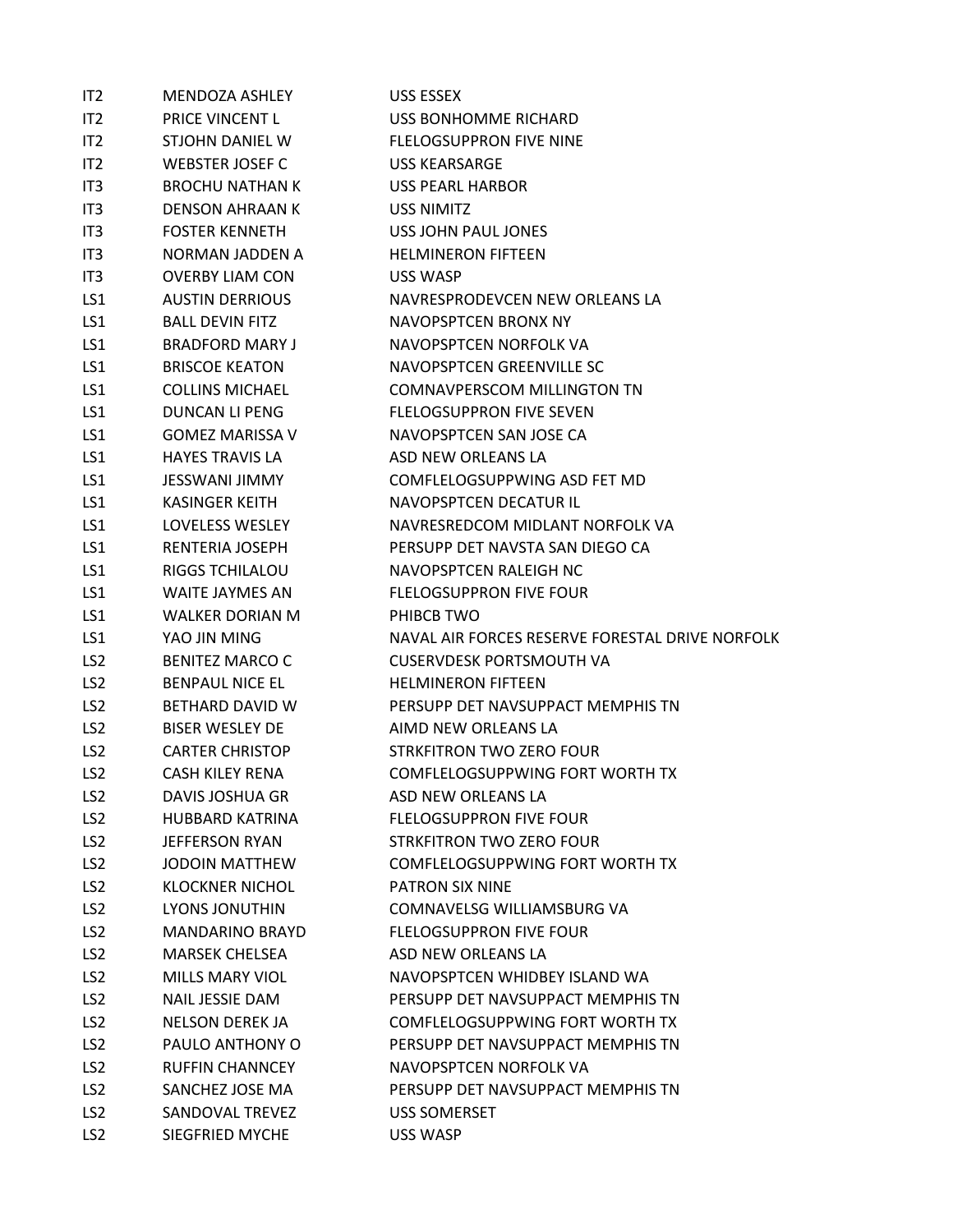| LS <sub>2</sub> | TILMON DEONTE C        | PERSUPP DET NAVSUPPACT MEMPHIS TN               |
|-----------------|------------------------|-------------------------------------------------|
| LS <sub>2</sub> | <b>TRACY NICHOLAS</b>  | PERSUPP DET JACKSONVILLE FL                     |
| LS <sub>2</sub> | WARSZEWIK DANIE        | COMFLELOGSUPPWING ASD FET MD                    |
| LS <sub>2</sub> | WEIR JEFFERY RA        | NAVOPSPTCEN WASHINGTON DC                       |
| LS <sub>2</sub> | WHITE PHILLIP M        | <b>FITRON COMP TWELVE</b>                       |
| LS <sub>3</sub> | AKINBODE KEMISO        | FLTLOGSUPPSQD64                                 |
| LS <sub>3</sub> | <b>BODKIN WESLEY T</b> | <b>NAVCARGOBN ONE</b>                           |
| LS <sub>3</sub> | <b>CHANG ALAN KAML</b> | NAVOPSPTCEN PORTLAND OR                         |
| LS <sub>3</sub> | <b>CONLEY LYON LEO</b> | COMNAVRESFORCOM NORFOLK VA                      |
| LS <sub>3</sub> | EATON TARYN MAR        | PERSUPP DET NAVSUPPACT MEMPHIS TN               |
| LS <sub>3</sub> | <b>FIERRO DOMINIK</b>  | NAVOPSPTCEN RICHMOND VA                         |
| LS3             | <b>JOHNSON CHRISTI</b> | <b>FLELOGSUPPRON FOUR ZERO</b>                  |
| LS3             | JONES CURTIS GU        | <b>HELSEACOMBATRON THREE</b>                    |
| LS3             | KRISTO CHANCE C        | <b>NAVCARGOBN ONE</b>                           |
| LS <sub>3</sub> | RAMOS DANIEL AL        | AIMD NEW ORLEANS LA                             |
| LS3             | STRANGEARMON CH        | <b>HSL SIX ZERO MAYPORT FL</b>                  |
| LS3             | <b>VERON FLAVIA AL</b> | NAVOPSPTCEN NORFOLK VA                          |
| LS3             | WALSH WILLIAM E        | PERSUPP DET NAVSUPPACT MEMPHIS TN               |
| LS3             | WILLIAMS TREMAY        | NAS JRB FORT WORTH TX                           |
| NCC1            | <b>GAITTEN CHRISTO</b> | NAVAL OPERATIONAL SUPPORT CENTER GREAT LAKES IL |
| NCC1            | LINARESSMITH JU        | <b>HELMINERON FOURTEEN</b>                      |
| NCR1            | CASON BRANDON S        | NAVCRUITDIST ATLANTA GA                         |
| NCR1            | RUBIS DANIEL JO        | NAVCRUITDIST DALLAS TX                          |
| PR1             | ANDERSON JARVIS        | NAS JRB FORT WORTH TX                           |
| PR1             | <b>KOCHMAN SCOTT J</b> | <b>FLELOGSUPPRON FIVE THREE</b>                 |
| PR1             | <b>REID KELLY JO</b>   | <b>FLELOGSUPPRON FIVE FIVE</b>                  |
| PR1             | RUGEL DIEGO AND        | <b>FLELOGSUPPRON SIX TWO</b>                    |
| PR <sub>2</sub> | ALLEN DEVEN MIC        | AIMD NAS JRB WILLOW GROVE                       |
| PR <sub>2</sub> | BARI BRUNO LEIT        | AIMD NAS JRB WILLOW GROVE                       |
| PR <sub>2</sub> | <b>BAYERL ZACHERY</b>  | <b>FLELOGSUPPRON SIX ONE</b>                    |
| PR <sub>2</sub> | <b>BOOHER SAMANTHA</b> | FLELOGSUPPRON SIX TWO                           |
| PR <sub>2</sub> | <b>COBBS JAMEL PIE</b> | <b>FLELOGSUPPRON FIVE FOUR</b>                  |
| PR <sub>2</sub> | <b>FORTIN NATHAN C</b> | NAS JRB NEW ORLEANS LA                          |
| PR <sub>2</sub> | <b>GRISSON ALLISON</b> | AIMD NEW ORLEANS LA                             |
| PR <sub>2</sub> | <b>GUEVARA DAVE GU</b> | <b>NAF WASHINGTON DC</b>                        |
| PR <sub>2</sub> | <b>HARRIS BRANDON</b>  | VAQRON TWO ZERO NINE                            |
| PR <sub>2</sub> | PURDY BLAKE LEE        | NAS JRB NEW ORLEANS LA                          |
| PR <sub>2</sub> | <b>SEARCY ANTHONY</b>  | <b>HELMINERON FIFTEEN</b>                       |
| PR <sub>2</sub> | <b>SMITH TROY LAMA</b> | <b>FITRON COMP TWELVE</b>                       |
| PR <sub>2</sub> | <b>THOMAS SHAQUONT</b> | FITRON COMP TWELVE                              |
| PR <sub>2</sub> | <b>VANBUSKIRK TYLE</b> | NAS JRB FORT WORTH TX                           |
| PR <sub>2</sub> | <b>WILLMART DANIEL</b> | <b>NAF WASHINGTON DC</b>                        |
| PR <sub>3</sub> | <b>CHARBONEAU JOSE</b> | FLELOGSUPPRON SIX TWO                           |
| PR <sub>3</sub> | <b>EVANS KIERON</b>    | <b>FLELOGSUPPRON SIX TWO</b>                    |
| PR <sub>3</sub> | <b>GOSS JERMAINE R</b> | FLTLOGSUPPSQD64                                 |
| PR <sub>3</sub> | <b>NGUYEN HAIHUY T</b> | FLELOGSUPPRON FIVE EIGHT                        |
| PS1             | <b>BARRETT KAYLYN</b>  | <b>COMNAVPERSCOM MILLINGTON TN</b>              |
|                 |                        |                                                 |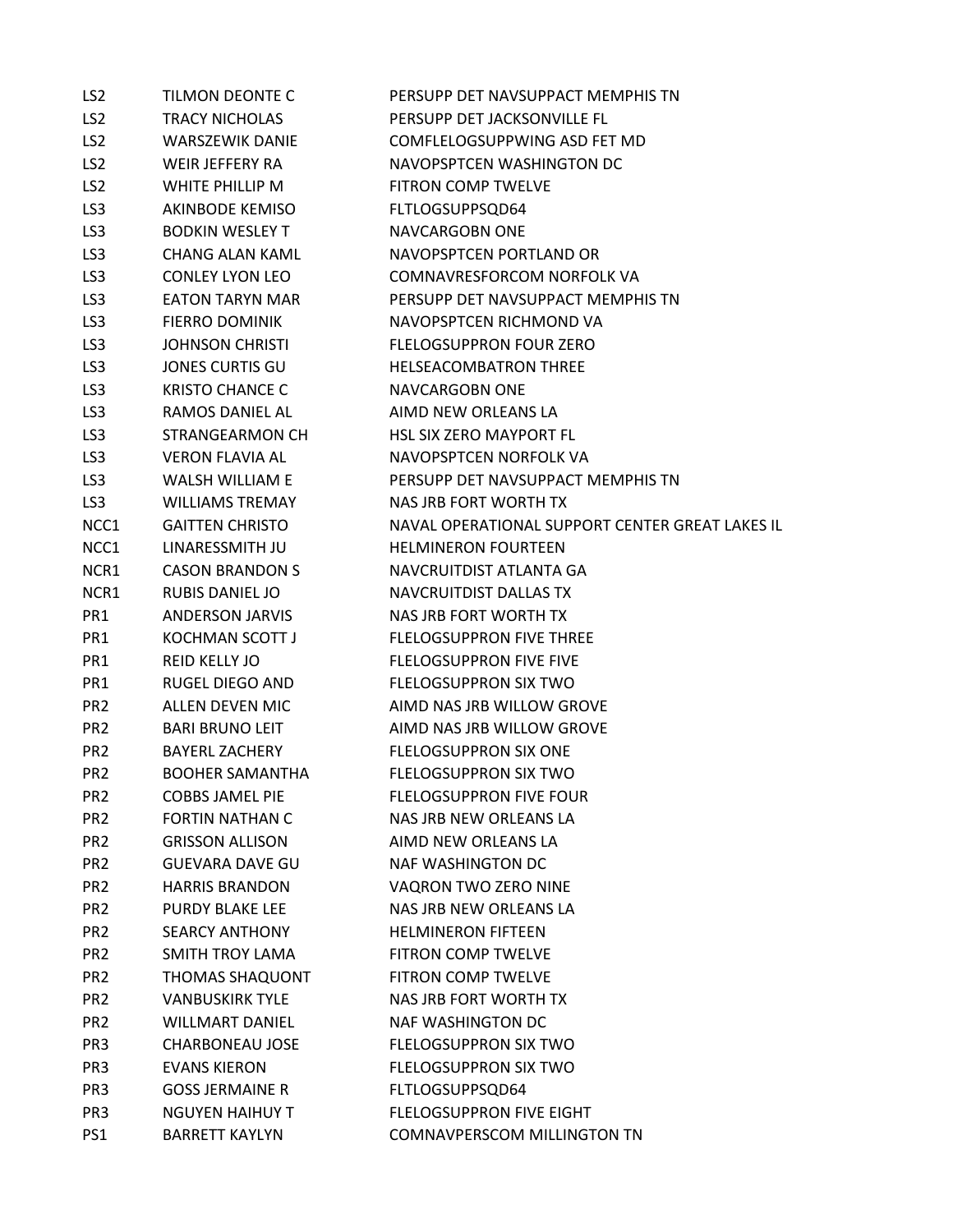| PS1             | BROWN MARISSA N        | PERSUPP DET CAMP PENDLETON CA         |
|-----------------|------------------------|---------------------------------------|
| PS1             | <b>BURNETT KENNETH</b> | <b>FLELOGSUPPRON FIVE ONE</b>         |
| PS1             | <b>HART KRISTINE E</b> | NAVOPSPTCEN NORFOLK VA                |
| PS1             | <b>IGLESIAS JORGE</b>  | <b>FLELOGSUPPRON SIX TWO</b>          |
| PS1             | LEWIS SHAWN PIE        | NAVOPSPTCEN MIAMI FL                  |
| PS1             | LI YUEHUA              | NAVOPSPTCEN MORENO VALLEY CA          |
| PS1             | MCCOLLOUGH CHRI        | <b>COMNAVPERSCOM MILLINGTON TN</b>    |
| PS1             | MITCHELL KENNET        | <b>FITRON COMP TWELVE</b>             |
| PS1             | <b>OPLE FRANCISCO</b>  | <b>HSL SIX ZERO MAYPORT FL</b>        |
| PS1             | PRESTON ALEXIS         | NAVRESPRODEVCEN NEW ORLEANS LA        |
| PS1             | SALAS REBECCA D        | NAVY REGION SOUTHEAST RCC FT WORTH TX |
| PS1             | <b>SHAFFER TODD R</b>  | NAVRESPRODEVCEN DET LITTLE CREEK VA   |
| PS1             | SMITH SHAWN MIC        | <b>COMNAVPERSCOM MILLINGTON TN</b>    |
| PS1             | ZAVALAQUIJIJE M        | NAVOPSPTCEN BRONX NY                  |
| PS <sub>2</sub> | <b>ATITSOGBUI BENE</b> | NAVOPSPTCEN SAN JOSE CA               |
| PS <sub>2</sub> | <b>BALL DEREK MICH</b> | NAVOPSPTCEN MERIDIAN MS               |
| PS <sub>2</sub> | <b>BRANCHDUCIOAME</b>  | NAVOPSPTCEN WASHINGTON DC             |
| PS <sub>2</sub> | DOROMAL LARA PA        | NAVOPSPTCEN SAN JOSE CA               |
| PS <sub>2</sub> | <b>EMBREE VALERIE</b>  | NAVOPSPTCEN WASHINGTON DC             |
| PS <sub>2</sub> | MARSHALL MEKALA        | <b>COMNAVPERSCOM MILLINGTON TN</b>    |
| PS <sub>2</sub> | <b>MEDINA AMERY CE</b> | NAVSHIPYD AND IMF PEARL HARBOR HI     |
| PS <sub>2</sub> | MOORE JASMINE C        | NAVOPSPTCEN PORT HUENEME CA           |
| PS <sub>2</sub> | NGO THIENAN NHA        | NAVOPSPTCEN TUCSON AZ                 |
| PS <sub>2</sub> | OROSS ANDREW JO        | NAVOPSPTCEN ALLENTOWN PA              |
| PS <sub>2</sub> | <b>OWENS ASHLEY SH</b> | NAVOPSPTCEN WASHINGTON DC             |
| PS <sub>2</sub> | <b>ZHANG YONG</b>      | NAVOPSPTCEN PORTLAND OR               |
| PS <sub>2</sub> | <b>ZHENG BENLI</b>     | NAVOPSPTCEN NORFOLK VA                |
| PS <sub>3</sub> | ABIDIN BRIANNA         | NAVOPSPTCEN ROCK ISLAND IL            |
| PS3             | AULAKH NAVROJ          | NAVOPSPTCEN JACKSONVILLE FL           |
| PS <sub>3</sub> | <b>DELANEY CORY TR</b> | NAVOPSPTCEN SPRINGFIELD OR            |
| PS3             | <b>DURET NICHOLAS</b>  | NAVOPSPTCEN WASHINGTON DC             |
| PS3             | GAZA AARON OCAM        | NAF WASHINGTON DC                     |
| PS3             | <b>GONZALEZ FILIBE</b> | NAVOPSPTCEN COLUMBUS OH               |
| PS3             | <b>MASSEY STEPHANI</b> | NAVOPSPTCEN ALLENTOWN PA              |
| PS3             | MUNIVEZ JORGE J        | NAVOPSPTCEN AKRON OH                  |
| PS3             | NYANFORD THOMAS        | NAVOPSPTCEN SAINT LOUIS MO            |
| PS3             | SEXTON CHASE W         | NAVOPSPTCEN OKLAHOMA CITY OK          |
| PS3             | SHAW JULIA MYRA        | NAVOPSPTCEN MERIDIAN MS               |
| PS3             | <b>WALTERS DEMACOY</b> | <b>FLELOGSUPPRON SIX ONE</b>          |
| PS3             | WAMAGATA GEORGE        | <b>FLELOGSUPPRON FIVE NINE</b>        |
| YN1             | AMADI DANIEL CH        | NAVOPSPTCEN PUERTO RICO               |
| YN1             | ARANDA NANCY           | COMNAVAIRESFOR AIRPACREP SAN DIEGO CA |
| YN1             | <b>BAUMLEIN SARA B</b> | NAVRESREDCOM MIDLANT NORFOLK VA       |
| YN1             | CHOW YU WANG           | <b>COMNAVRESFORCOM NORFOLK VA</b>     |
| YN1             | CLEMMONS CHAKA         | NAVSUBSUPPFAC NEW LONDON CT           |
| YN1             | DANZIE TYNICHEL        | <b>BMU TWO</b>                        |
| YN1             | <b>JACKSON TIMOTHY</b> | <b>COMNAVRESFOR NORFOLK VA</b>        |